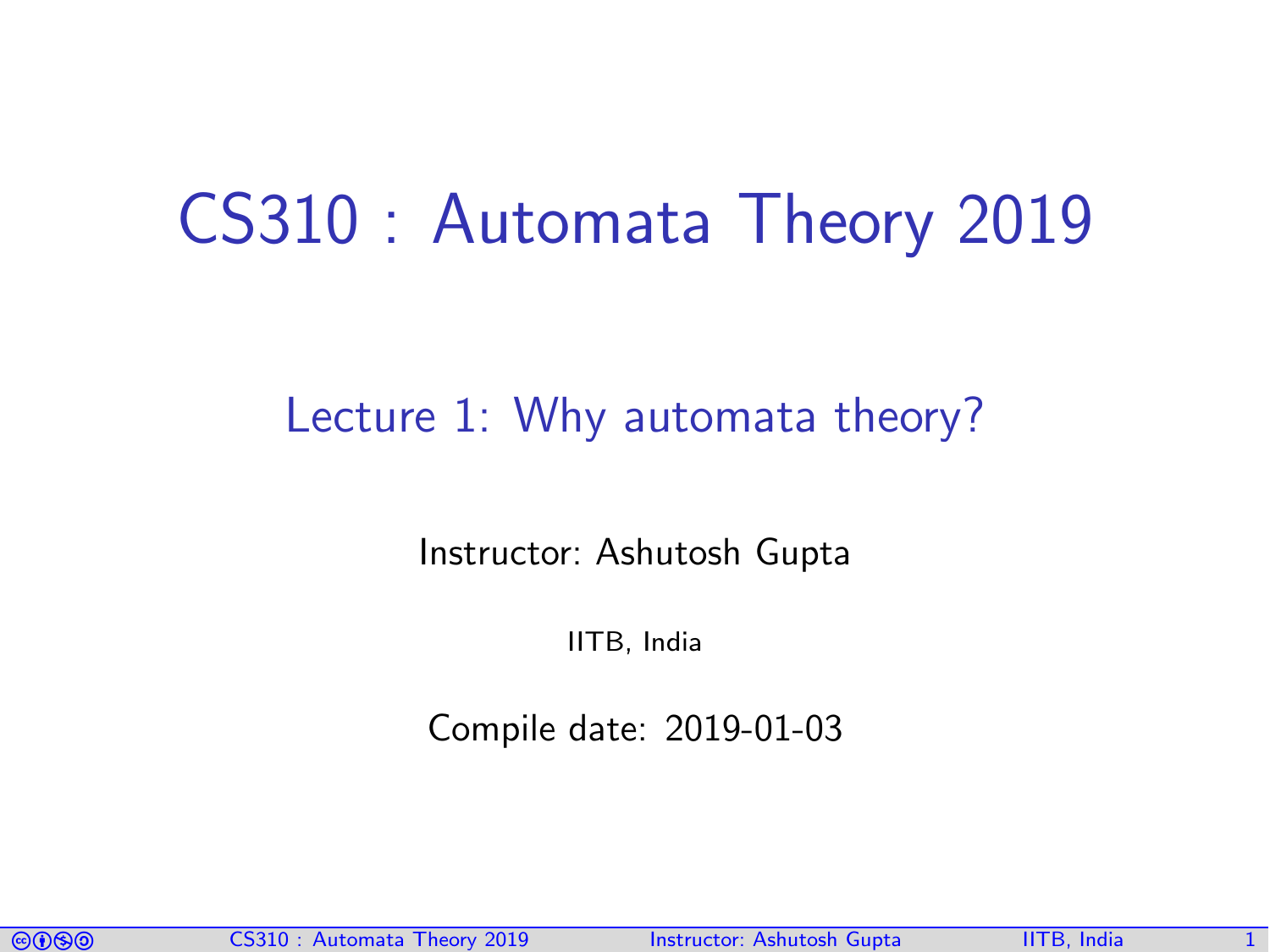### Original computer



(all pictures wikipedia)

People are sitting around in a room and computing!

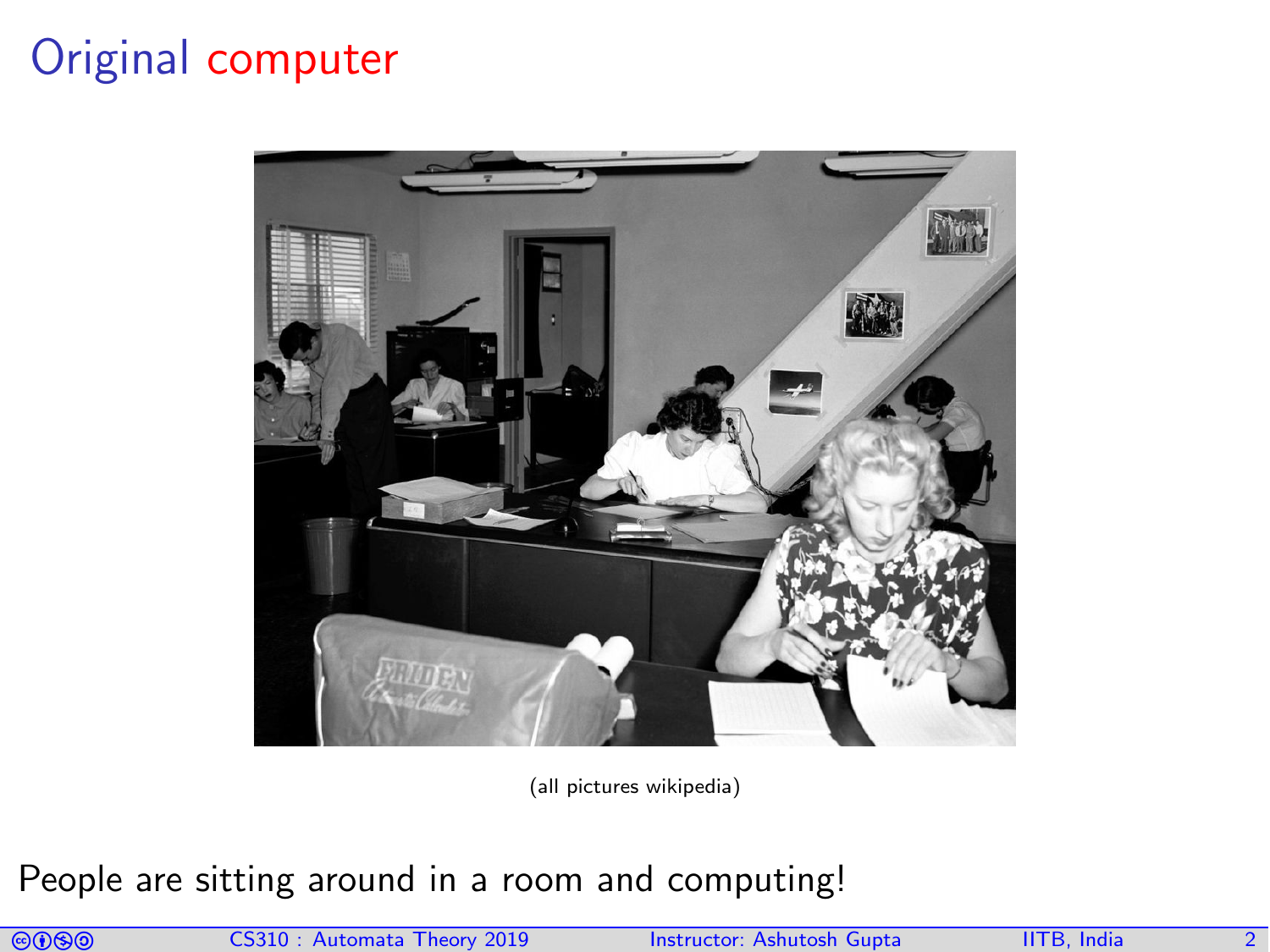#### There are things that can also compute

Meanwhile, humans have been developing tools that can compute.







abacus Mechanical calculators

(called analytical engines)





Electomechincal machines

Modern computers

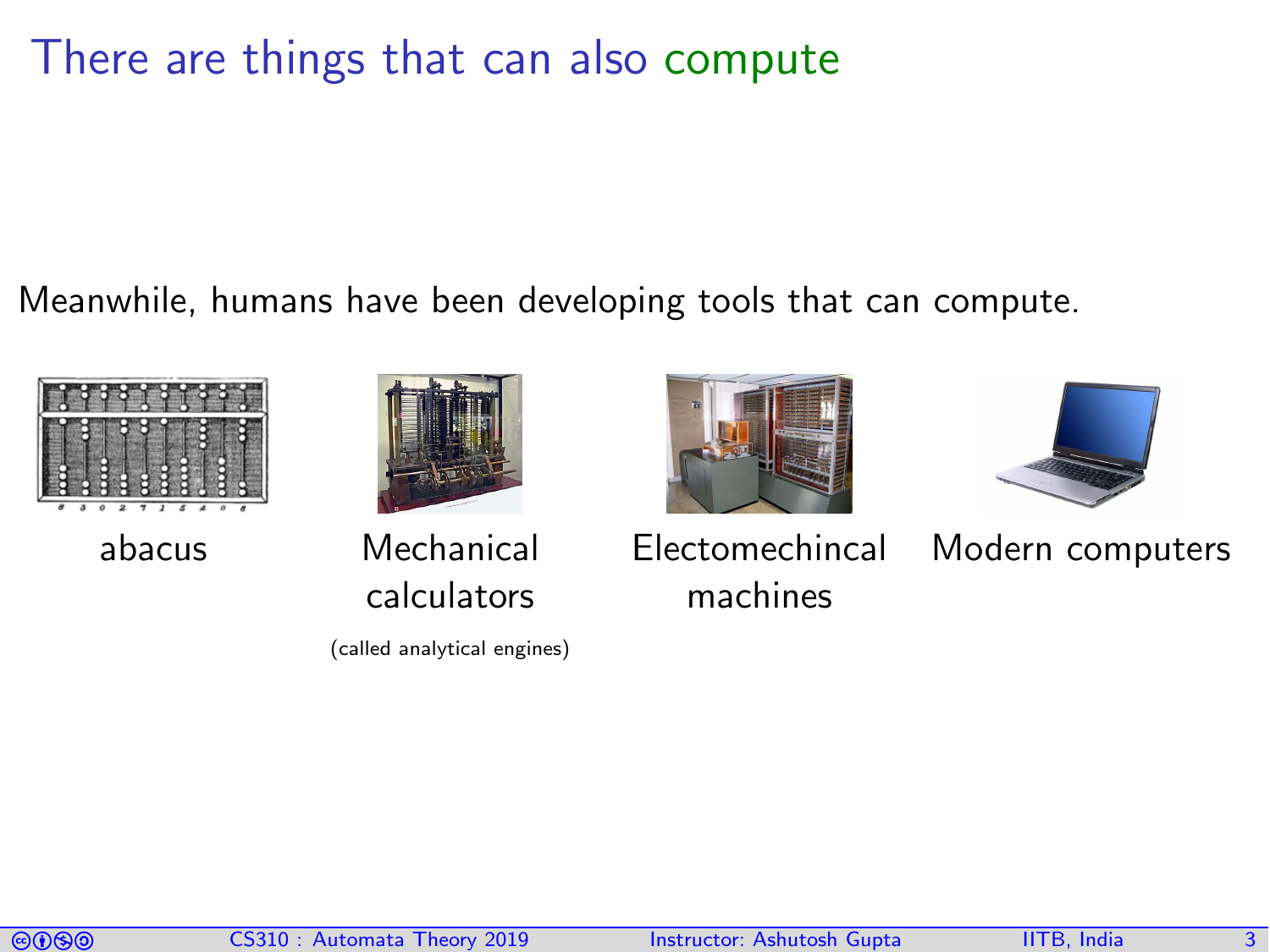# When do we call something a computer?

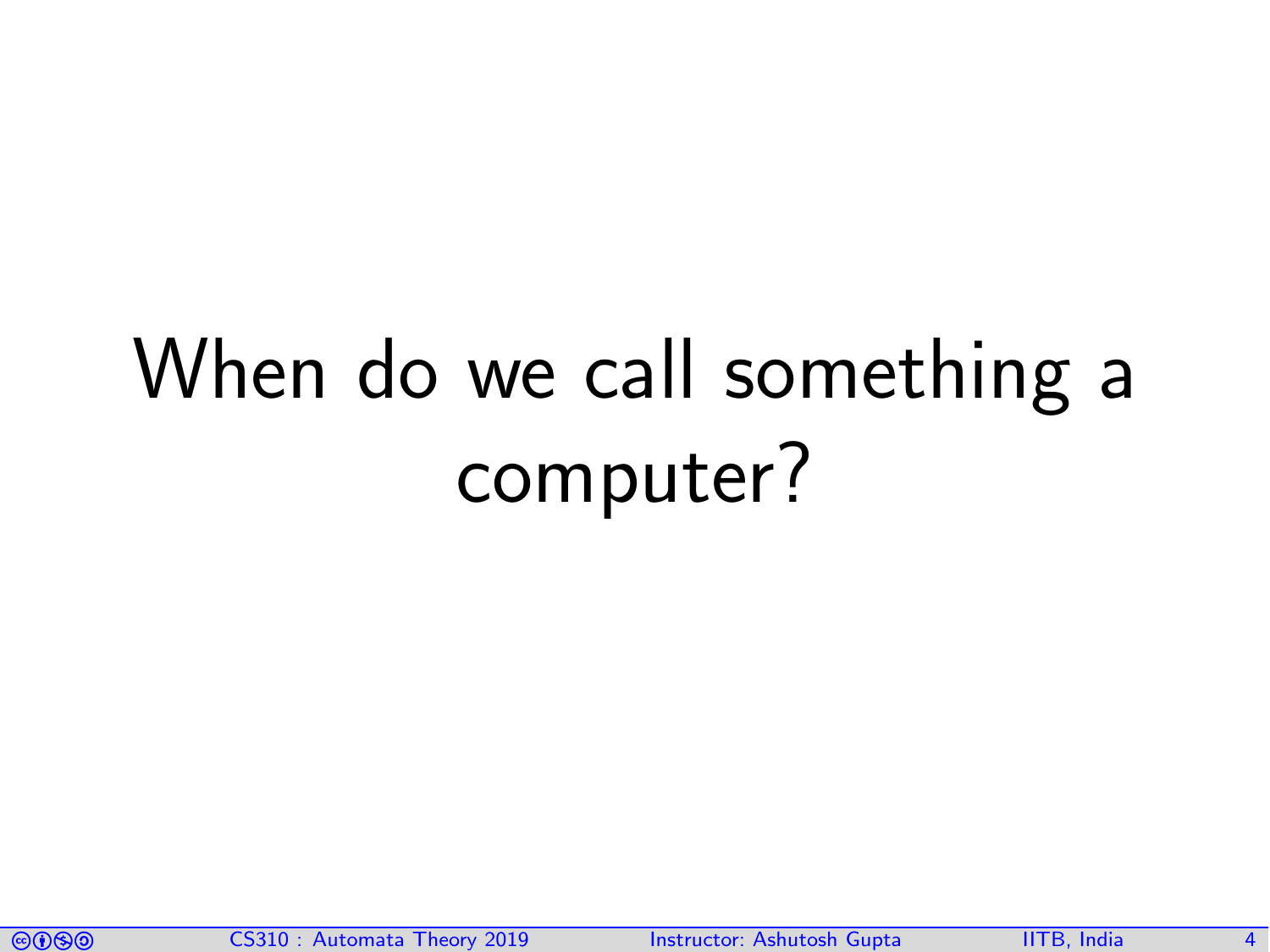#### Is this a computer?



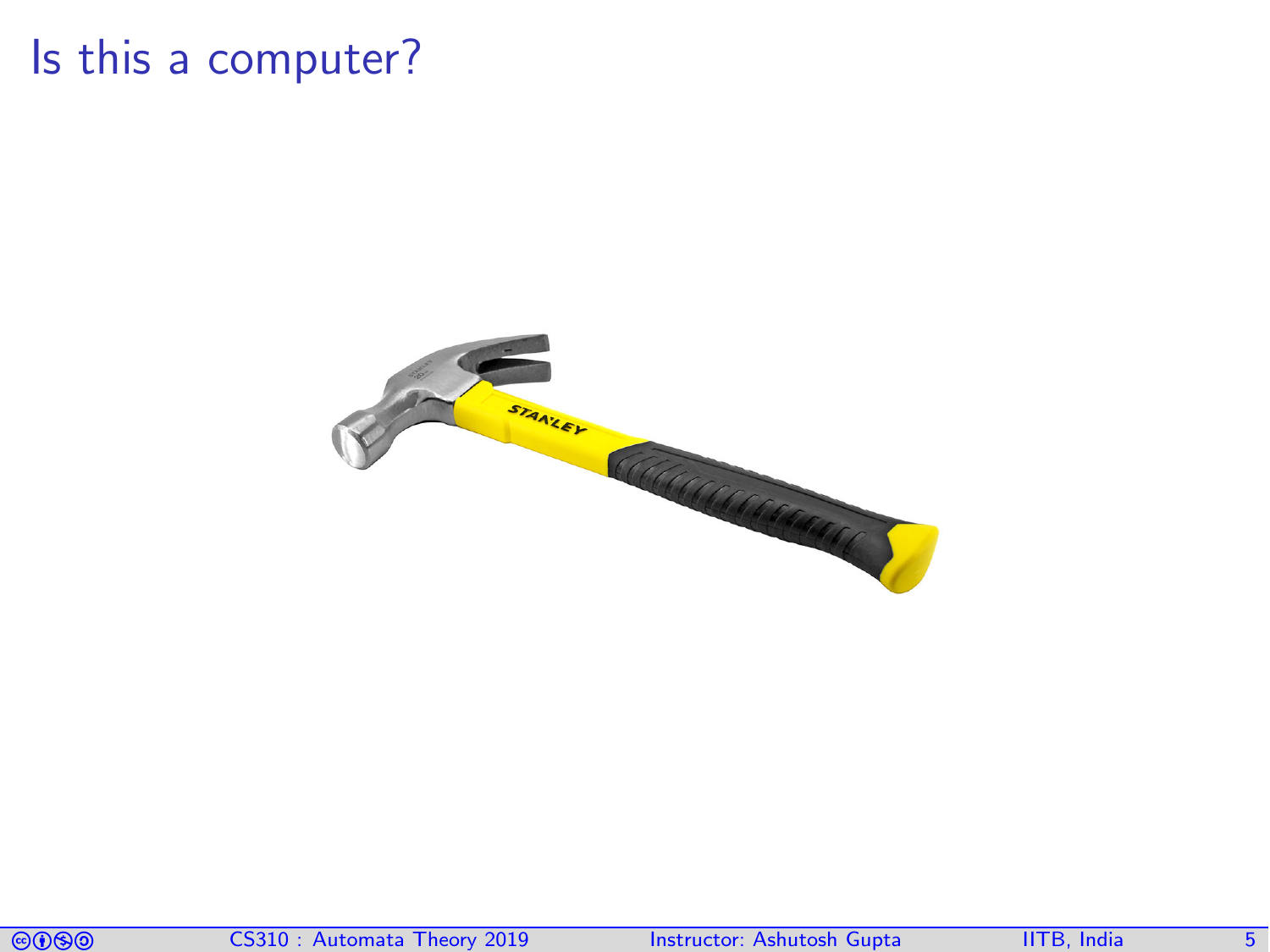Hammer computes strength of the input objects





# Input Processing Output

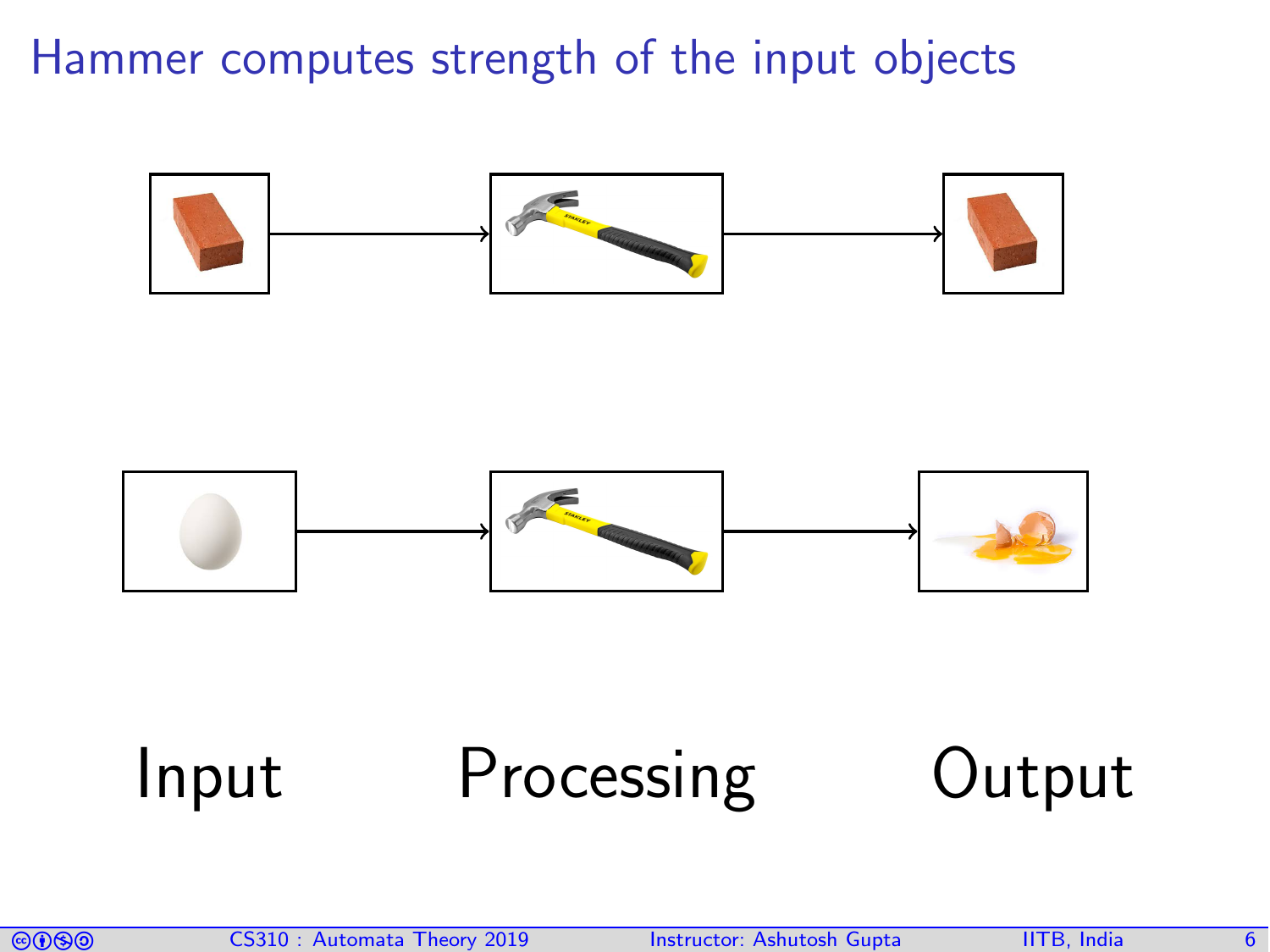Computer is the orgnaization in the material

A computer is organized as follows.

$$
\fbox{Input} \longrightarrow \fbox{Processing} \longrightarrow \fbox{Output}
$$

Without the organization, the computer is only metal and plastic.

The above characterization is not specific enough to do further analysis.

- $\triangleright$  When some action or thing becomes an input?
- $\triangleright$  What happens in processing?
- $\triangleright$  When some event or thing becomes an output?

For better understanding, let us first see some examples of computing!

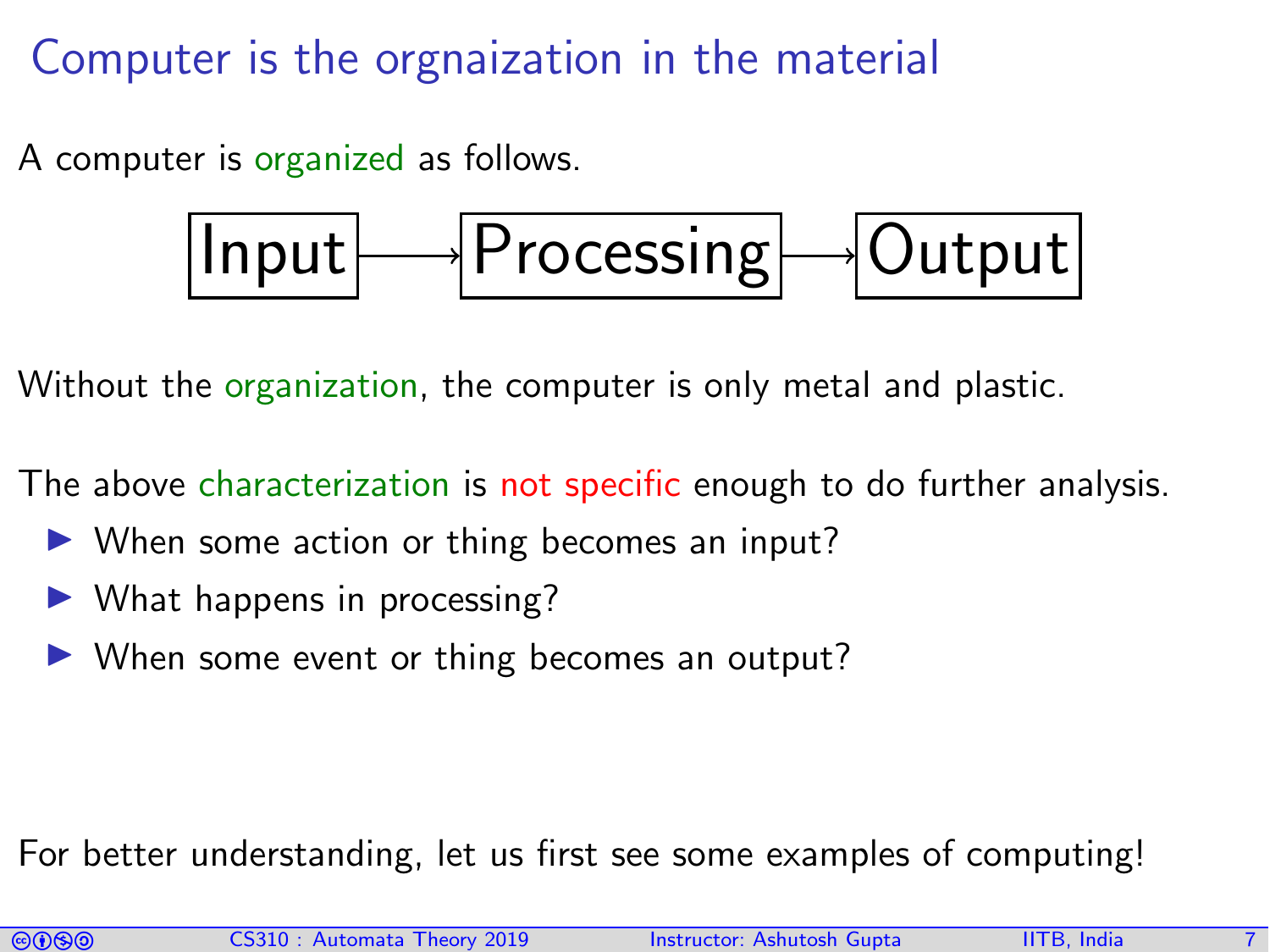#### Simple program : Hello user!



One input and one output!

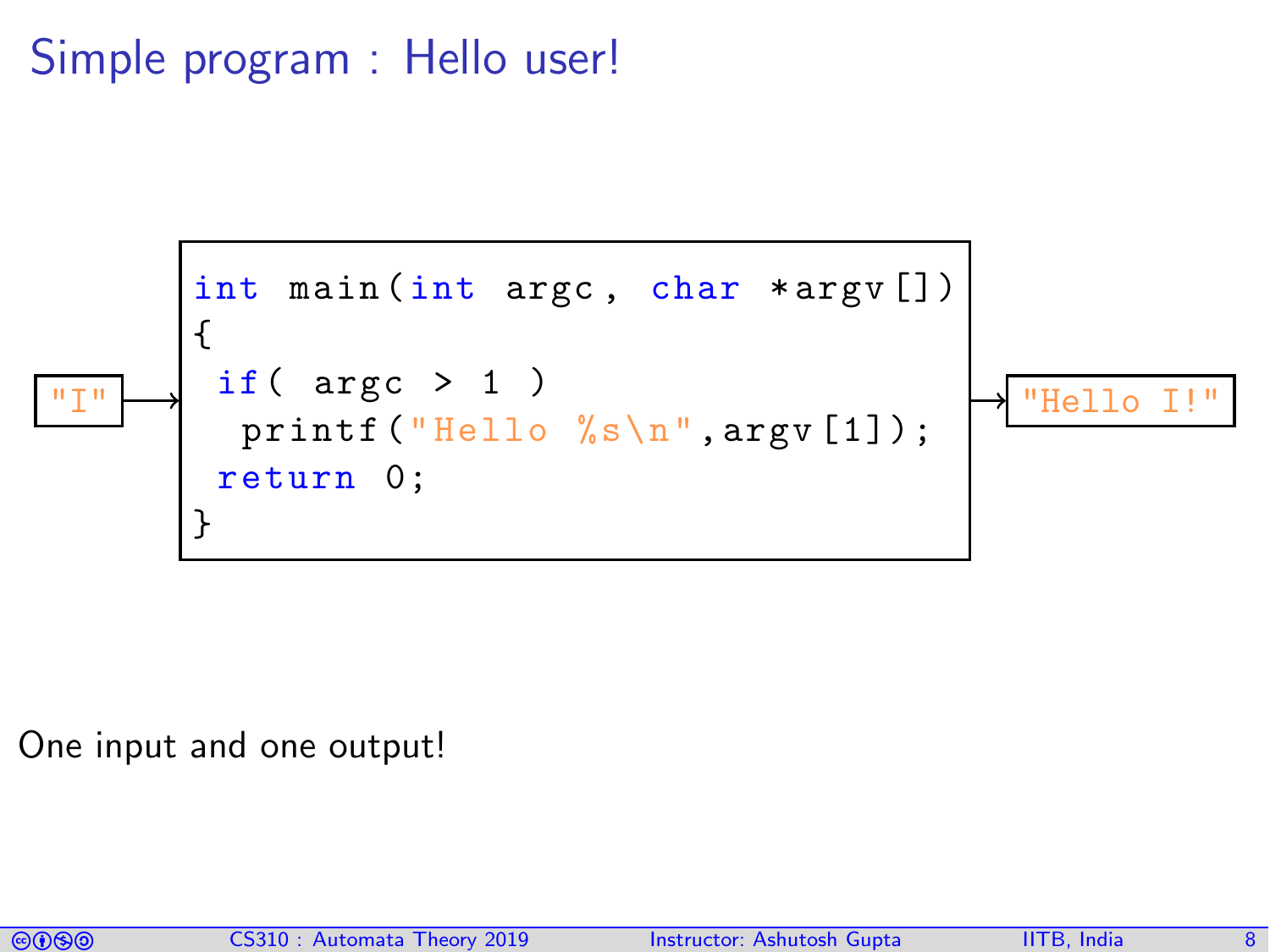### Reactive system : flight control



Sensors **Actuators** Actuators

Sensors are read in every cycle and actuators are set in every cycle.

Controllers do not terminate.

|                | <b>Commentary:</b> Controllers do terminate when the airplane is off. But, they do not terminate on their own. |                            |                    |  |
|----------------|----------------------------------------------------------------------------------------------------------------|----------------------------|--------------------|--|
| $\circledcirc$ | CS310: Automata Theory 2019                                                                                    | Instructor: Ashutosh Gupta | <b>IITB.</b> India |  |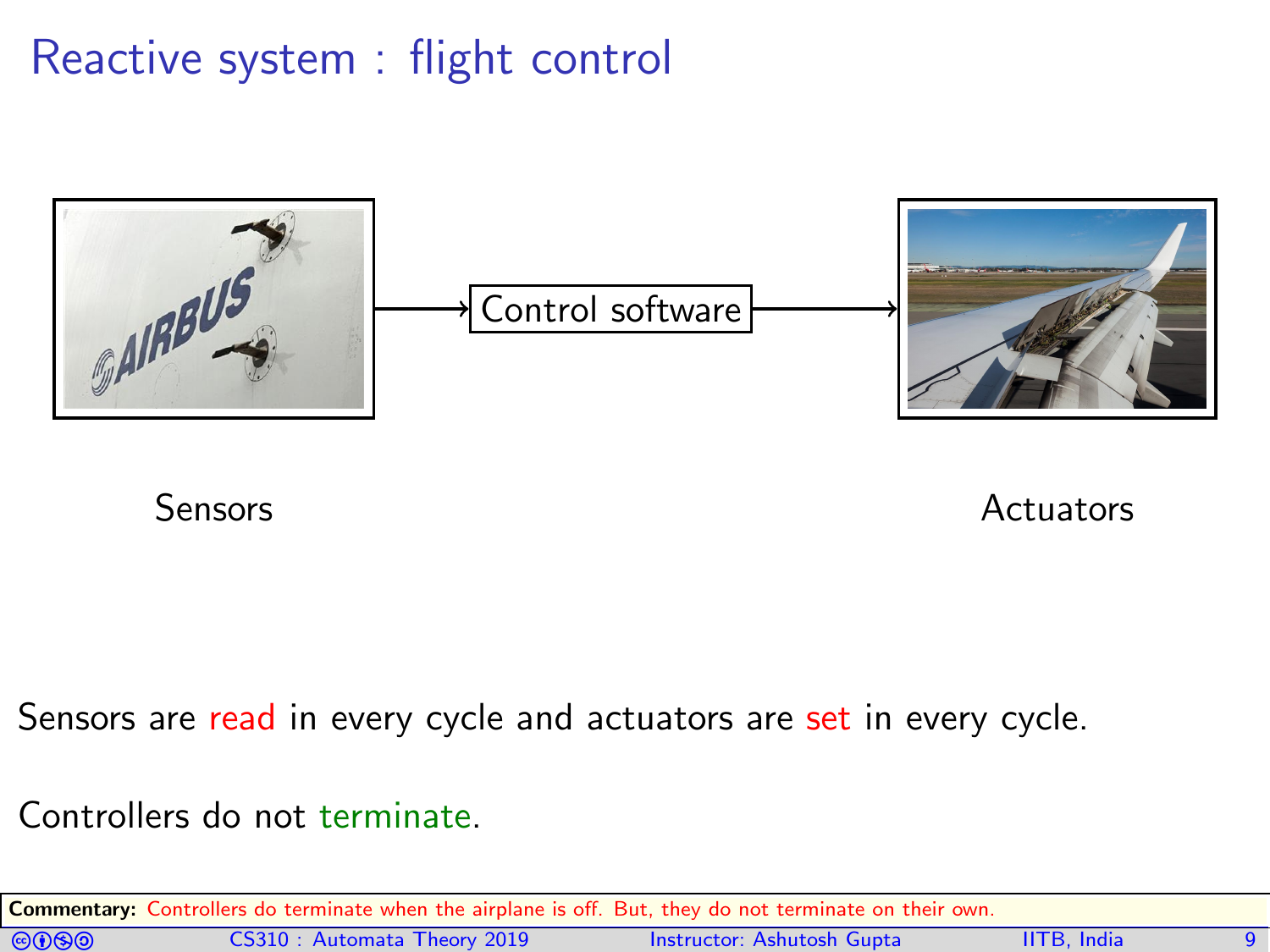### Social media : facebook



#### Clicks Web network Friend's pictures

Distributed system involving billions of devices!

Difficult concurrency, privacy, and reliability issues.

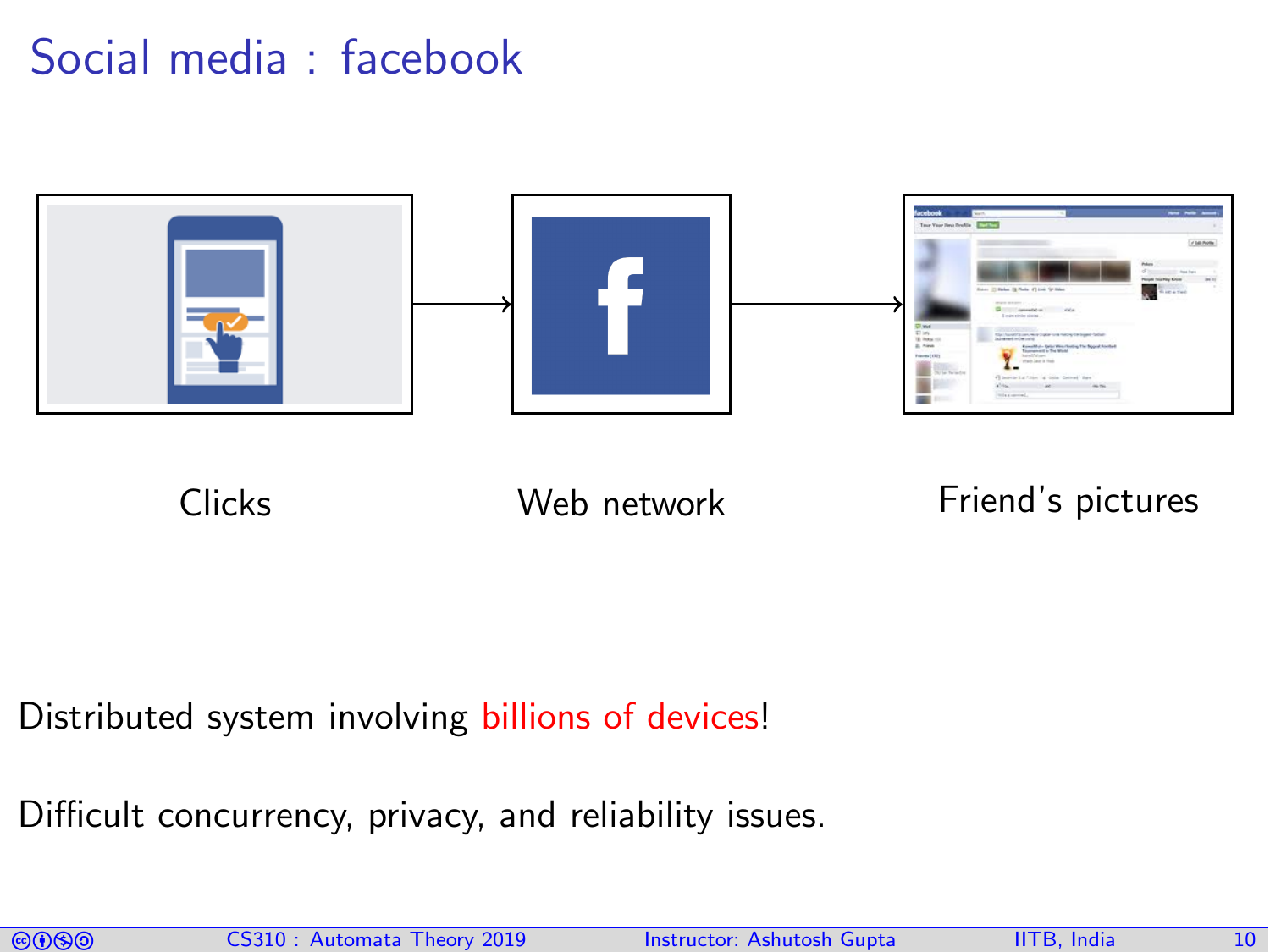### Secure computing: Bitcoin



Transactions Bitcoin Blockchain ledger

Distributed system involving untrusted devices attempting trusted computing!

Difficult trust, integrity, and reliability issues.

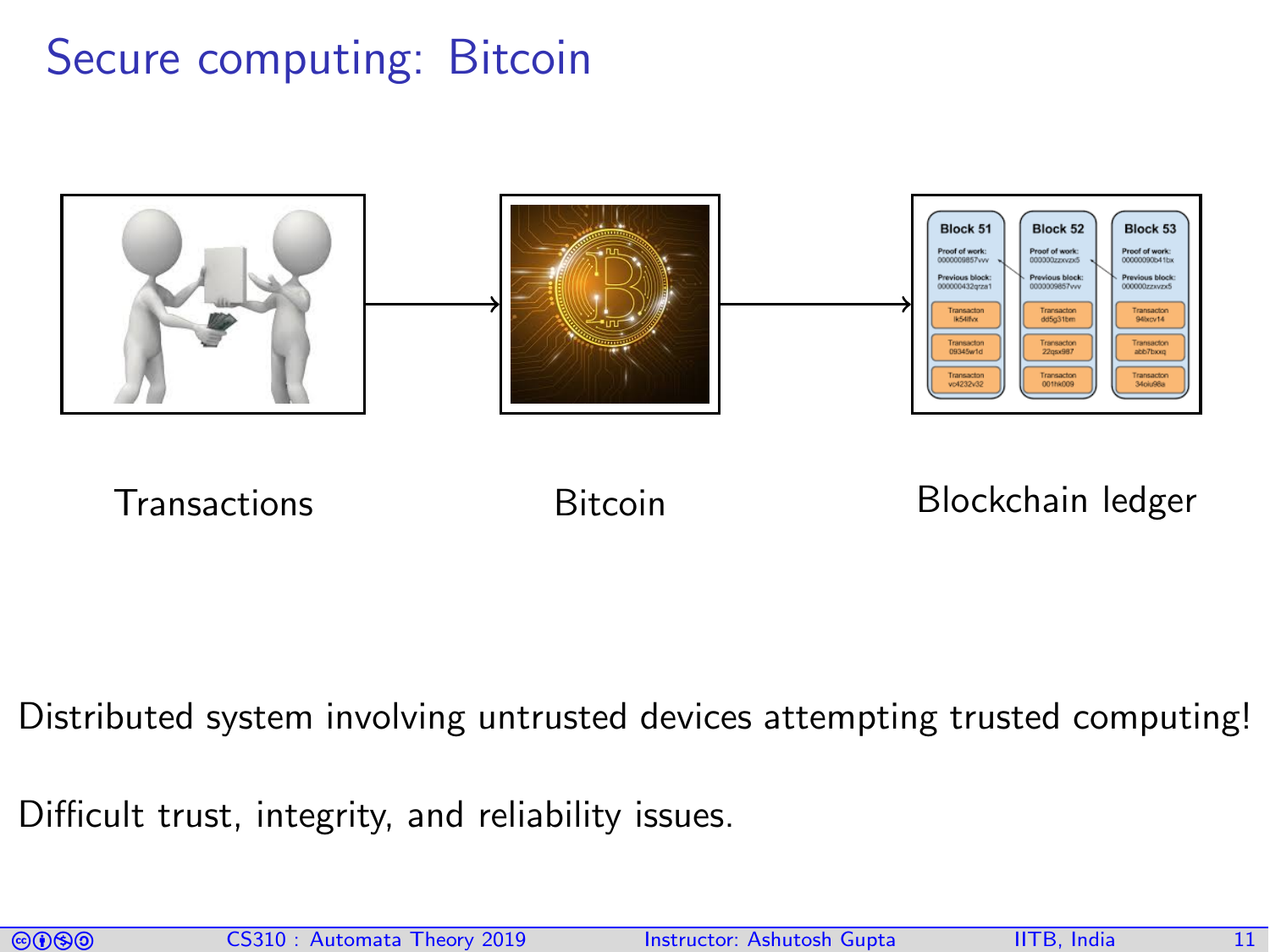# Artificial intelligence: self driving cars



Surrounding video **Drive decision** 

Involves image processing, machine learning, and real-time systems!

Next frontier technology!

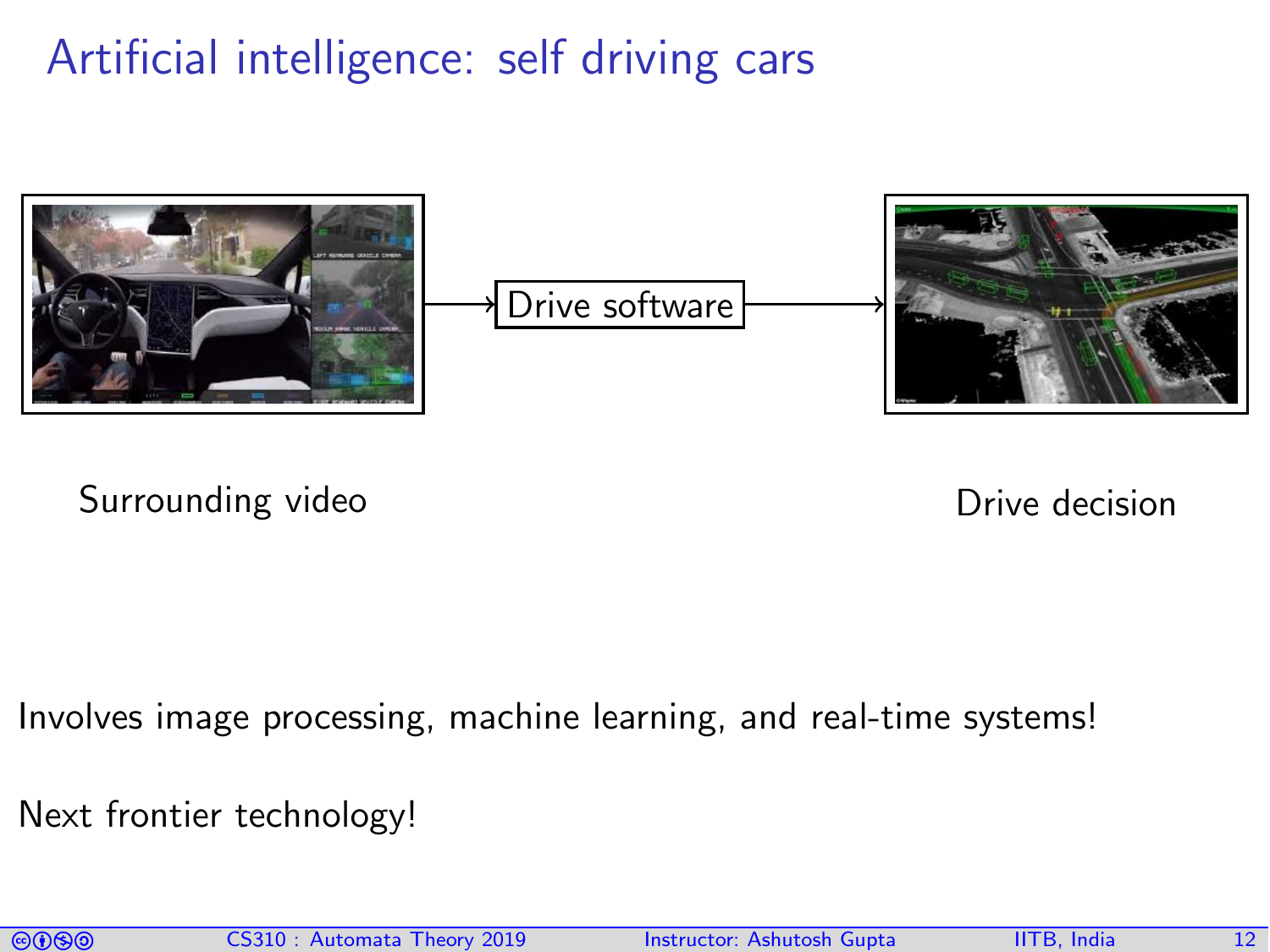# What is computing?

A diverse range of things are called computing

# We need a model that covers all of them like physics models the physical world.

The study of the modelling is called automata theory.

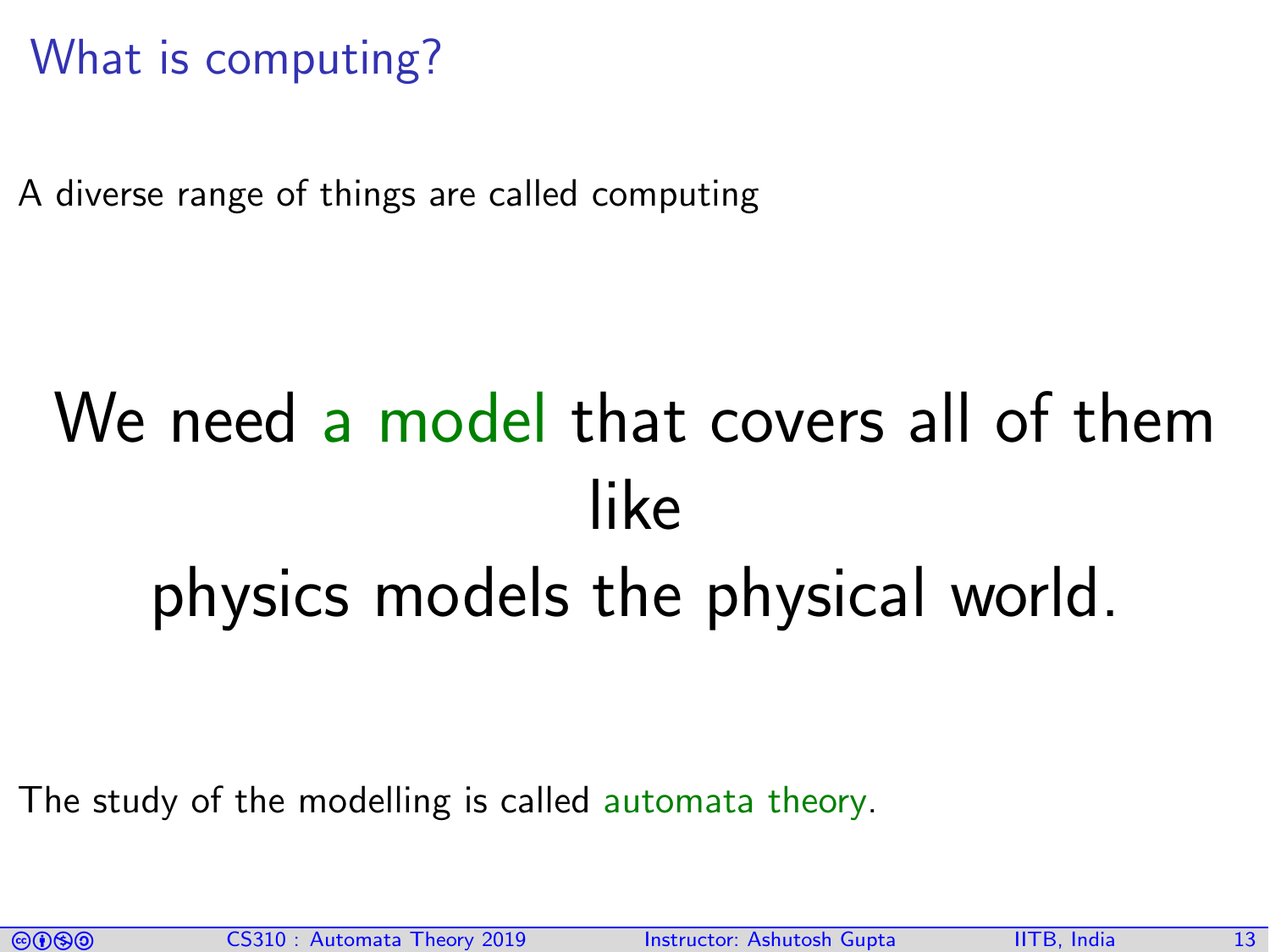# Topic 1.1

#### <span id="page-13-0"></span>[Automata theory: the course](#page-13-0)

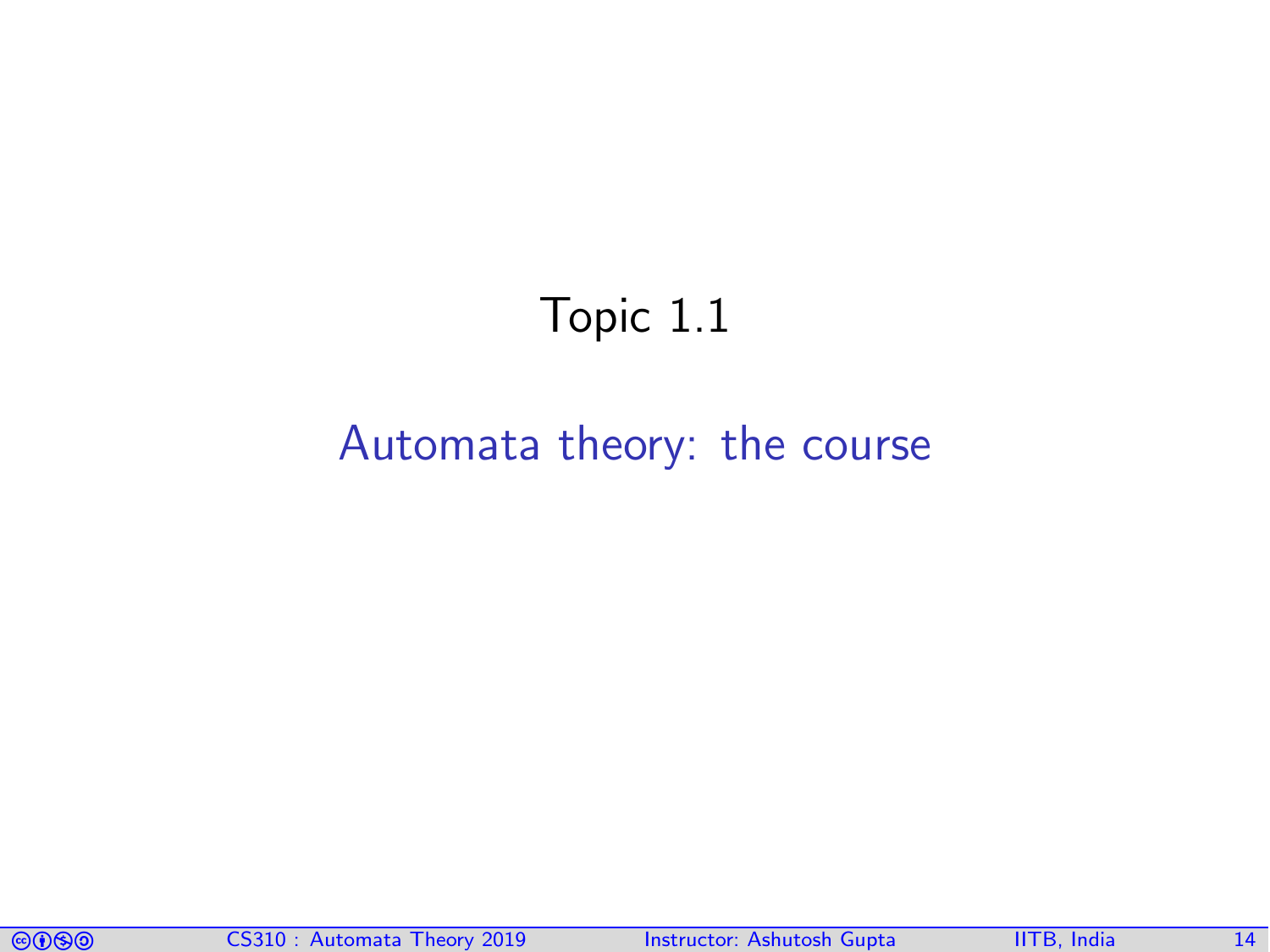#### **Teachers**

This course will be co-taught by Ashutosh Gupta and S. Akshay

Ashutosh will cover first half and Akshay will cover the second half.

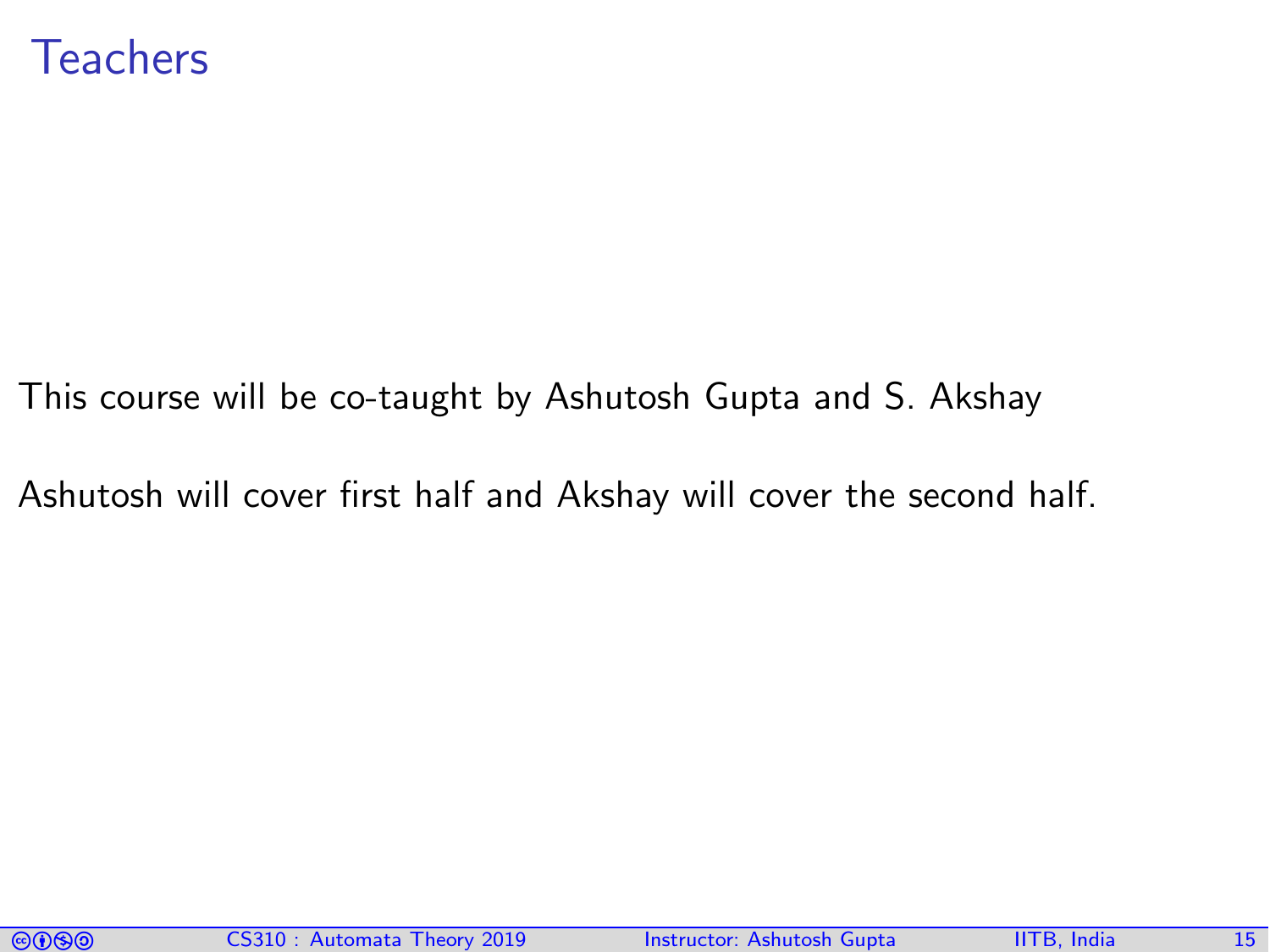#### Evaluation

- $\blacktriangleright$  Quizzes : 30% (4)
- $\triangleright$  Midterm : 25% (2 hour)
- Final :  $40\%$  (3 min)
- Attendance :  $5\%$  (random + at the door)
- Subject to minor changes!

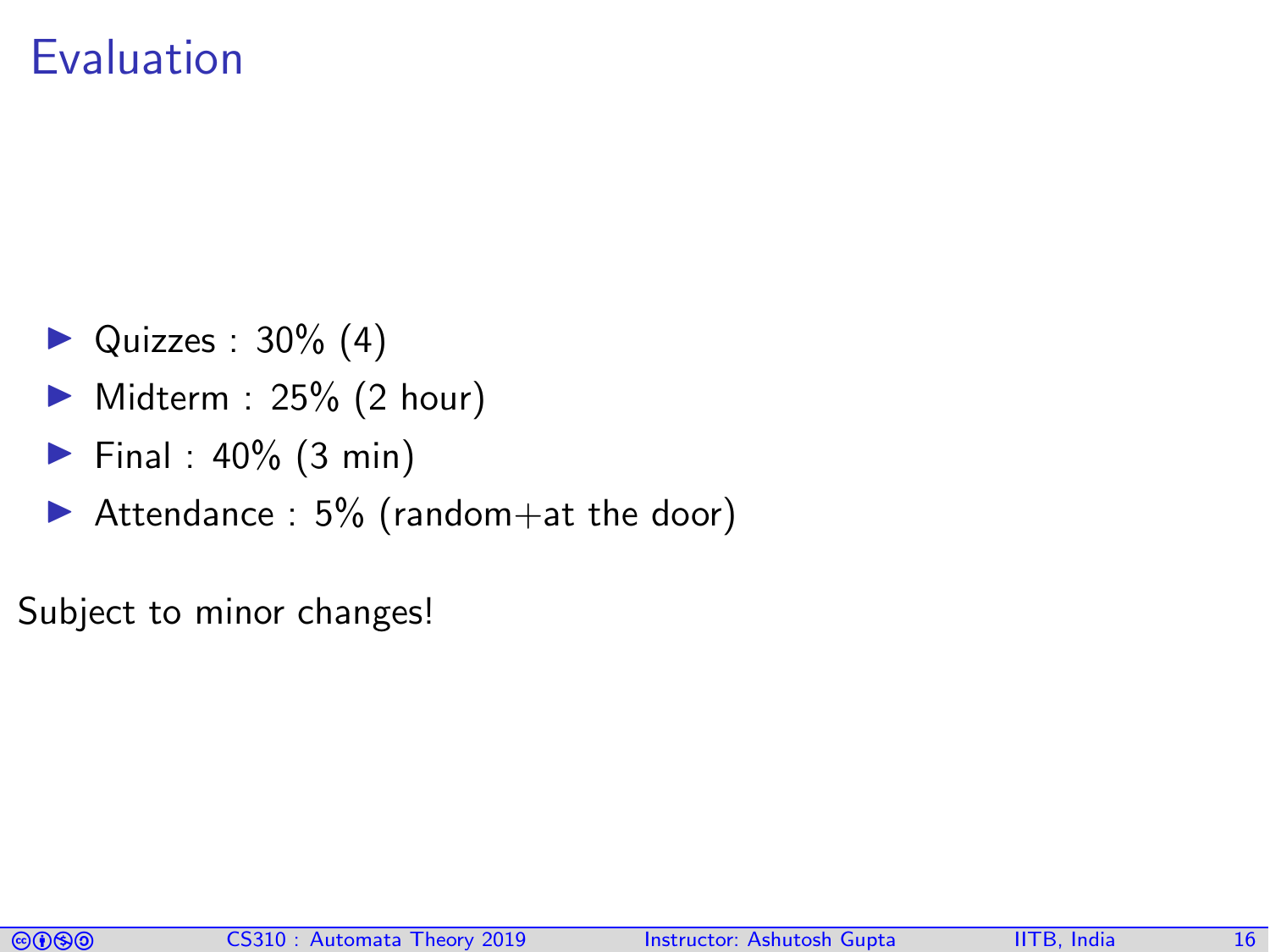#### **Website**

For further information

<https://www.cse.iitb.ac.in/~akg/courses/2019-cs310/>

All the problem sheets and slides will be posted at the website.

Please carefully read the course rules at the website

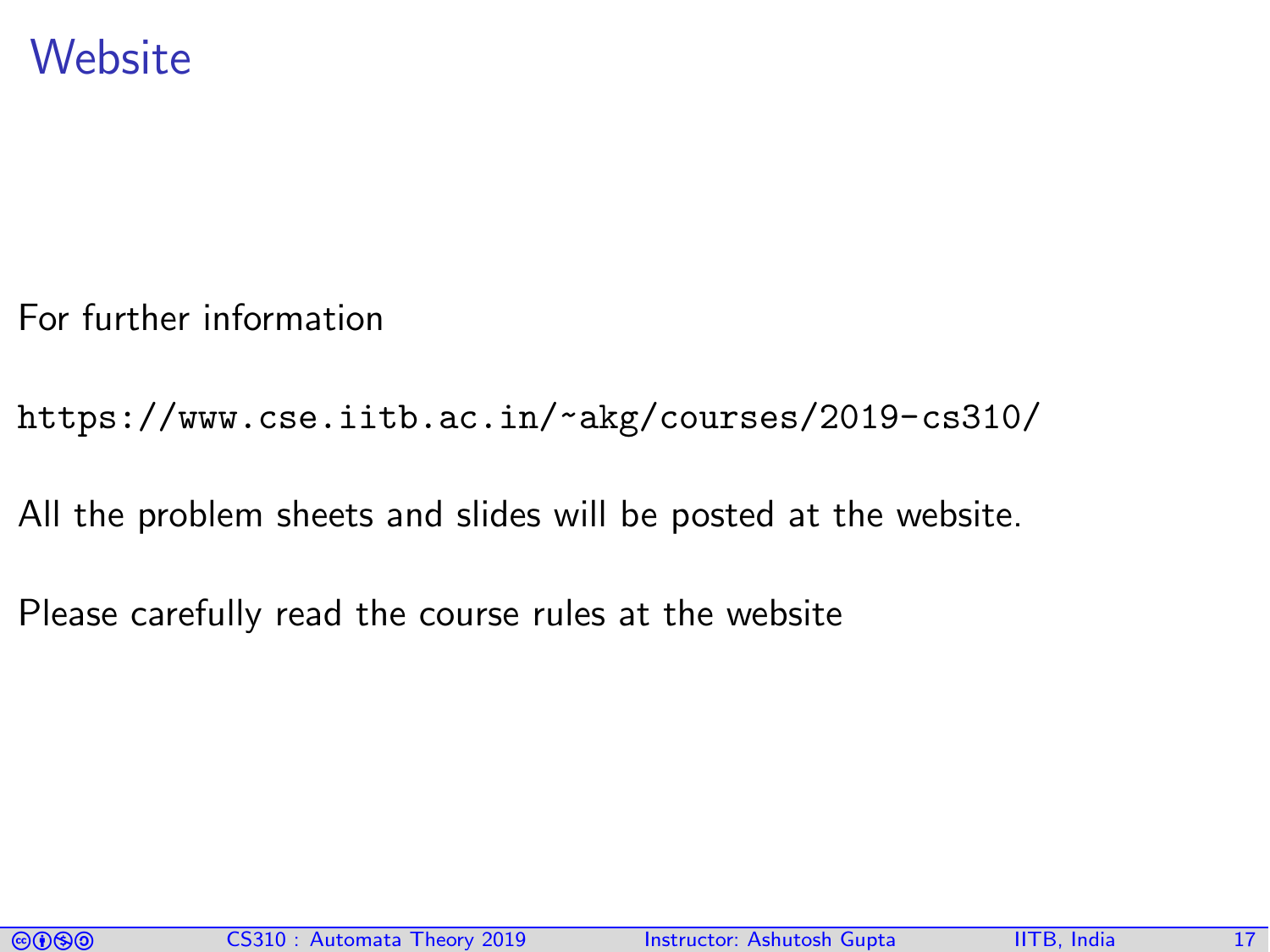#### TAs and tutorial sessions

We will do three tutorial sessions before midterm.

TAs will contact you via email for the planning for tutorials.

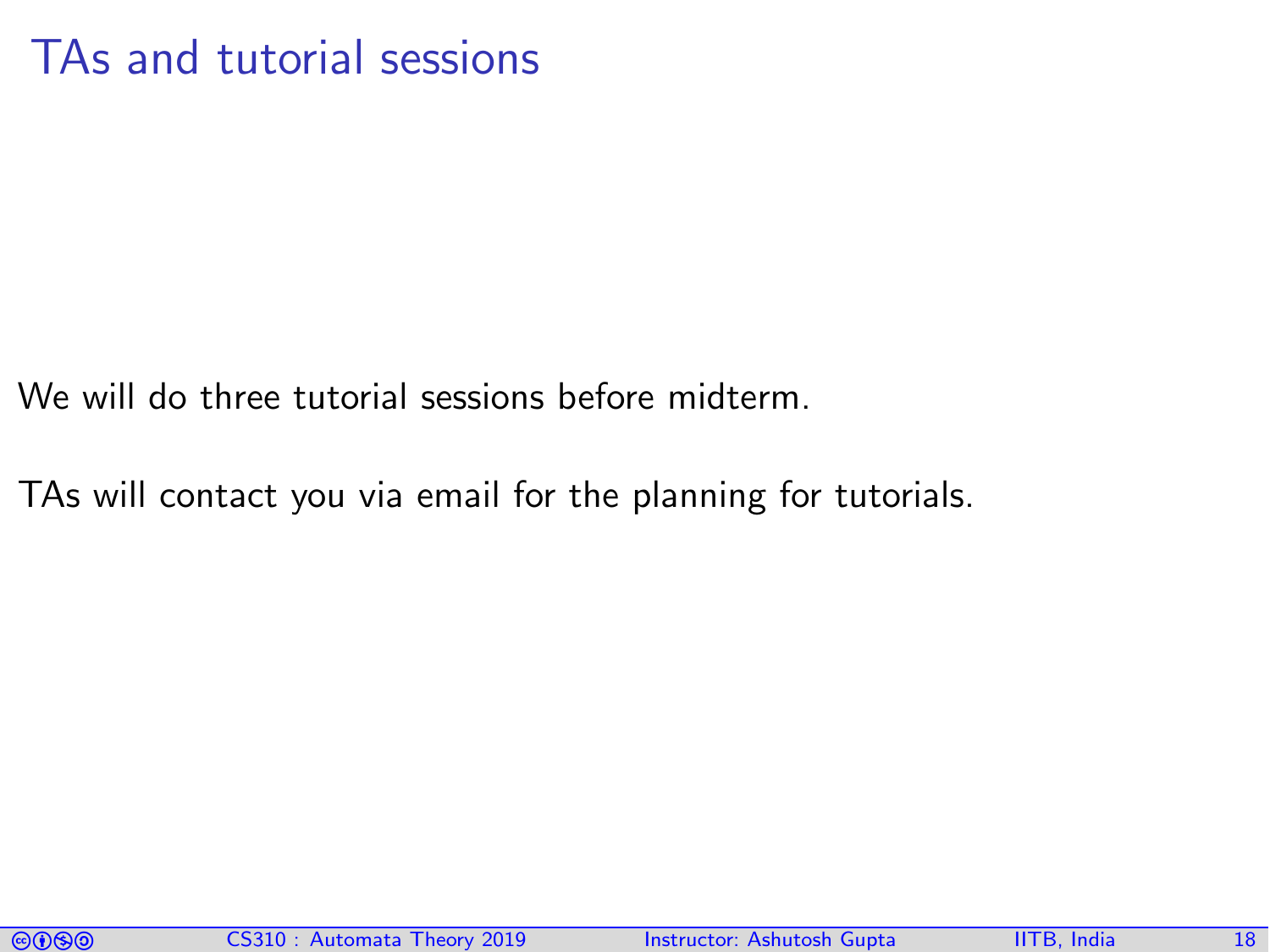# <span id="page-18-0"></span>Topic 1.2

#### [Automata theory](#page-18-0)

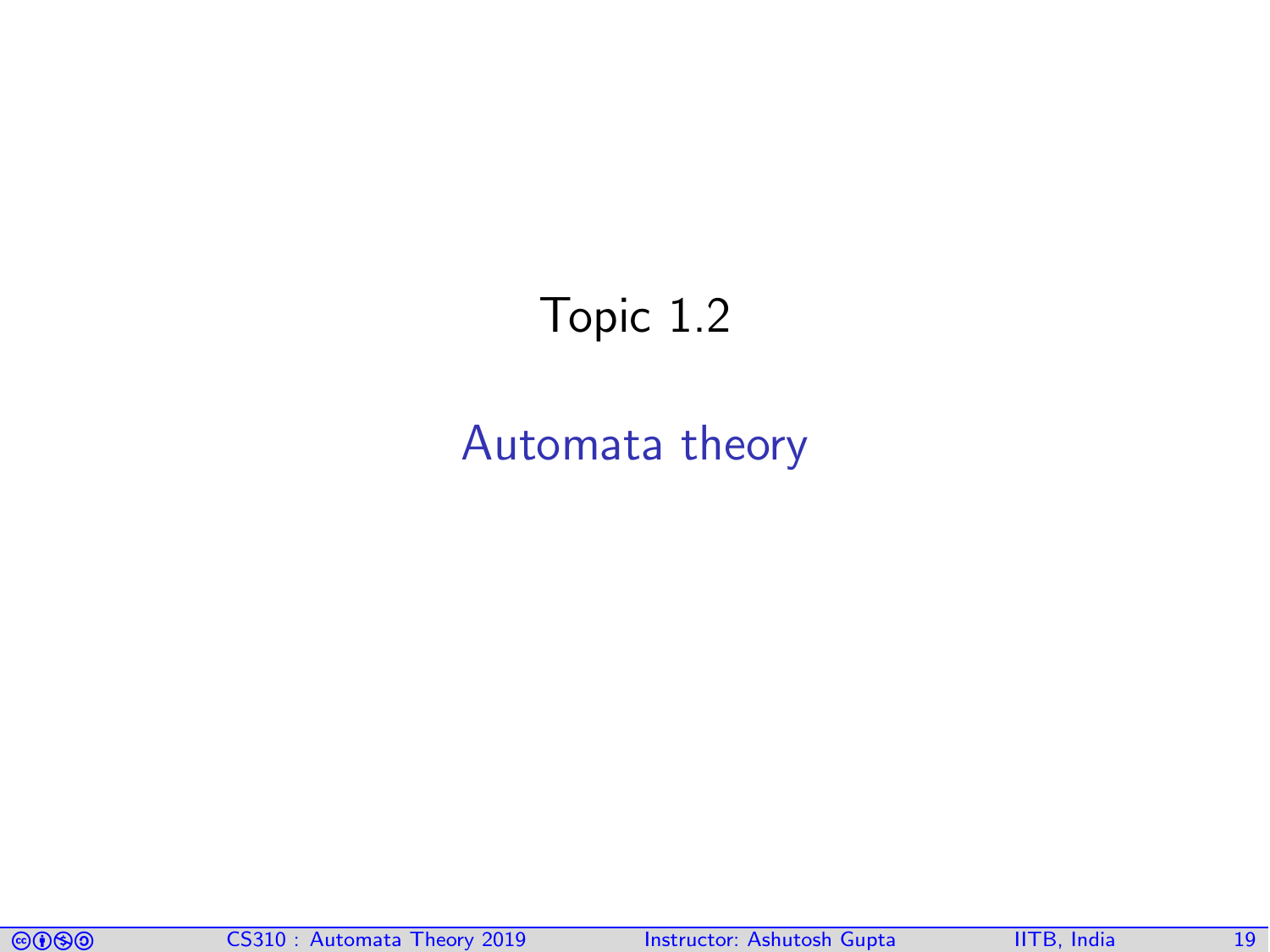#### Automata theory

Let us start modelling parts of computers

- $\blacktriangleright$  inputs
- $\blacktriangleright$  processing
- $\blacktriangleright$  outputs

Now onward we will refer to the computing devices as automata.

Commentary: If the word is not familiar to you, automata is plural and automaton is singular.

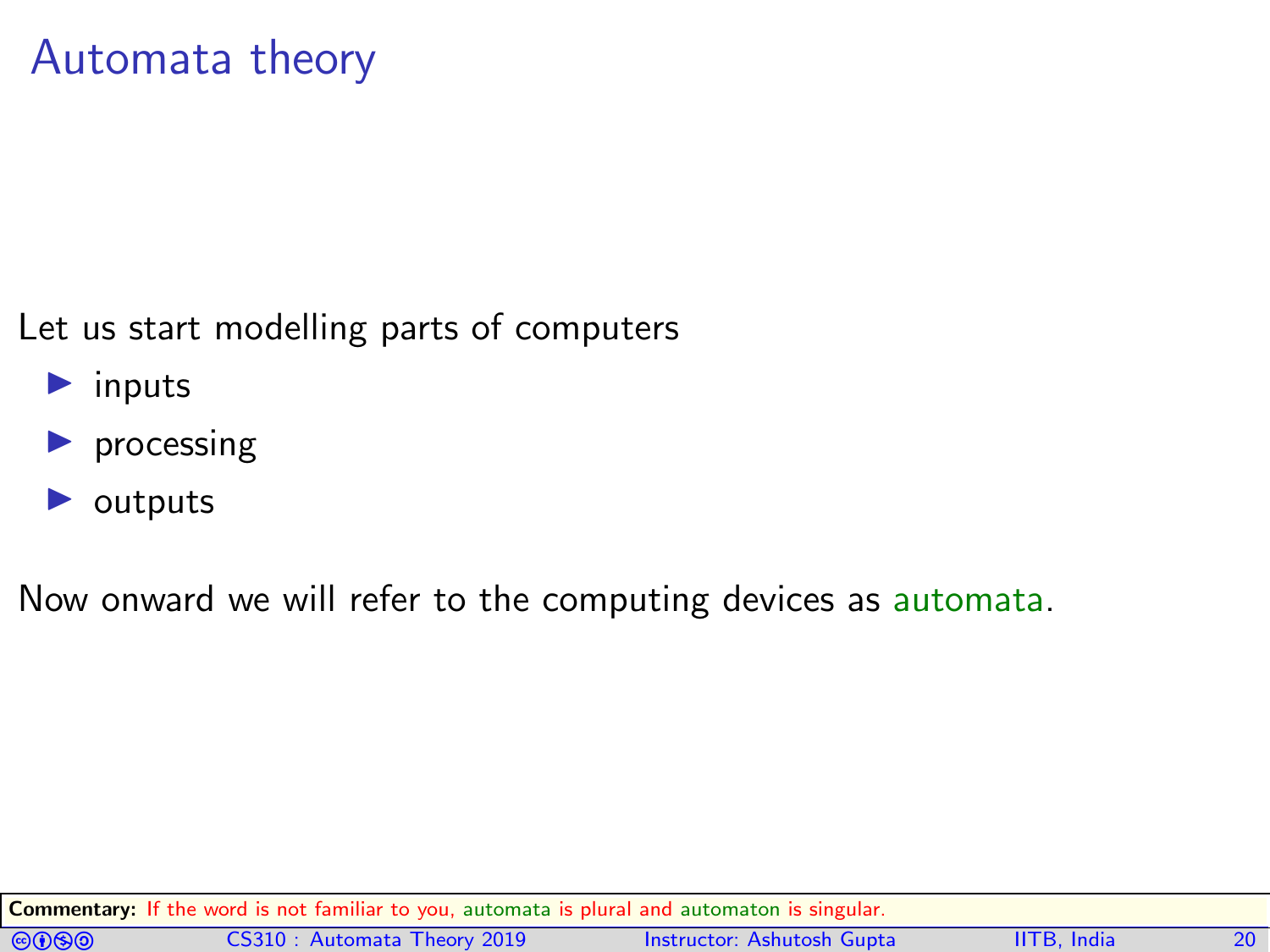### What is Input?

- Not each interaction with automata is an input
- $\triangleright$  We need to specify the interactions that are inputs
- Furthermore, we need to say that the inputs are from
	- $\blacktriangleright$  a domain, i.e., the set of possibilities and
	- $\blacktriangleright$  a means of collecting the possibilities, i.e. tuples, sets, or sequences.

#### Example 1.1

Consider a human. Let there be only two possible inputs eat or run.

So a typical day of the human will be like

eat run run eat eat .....

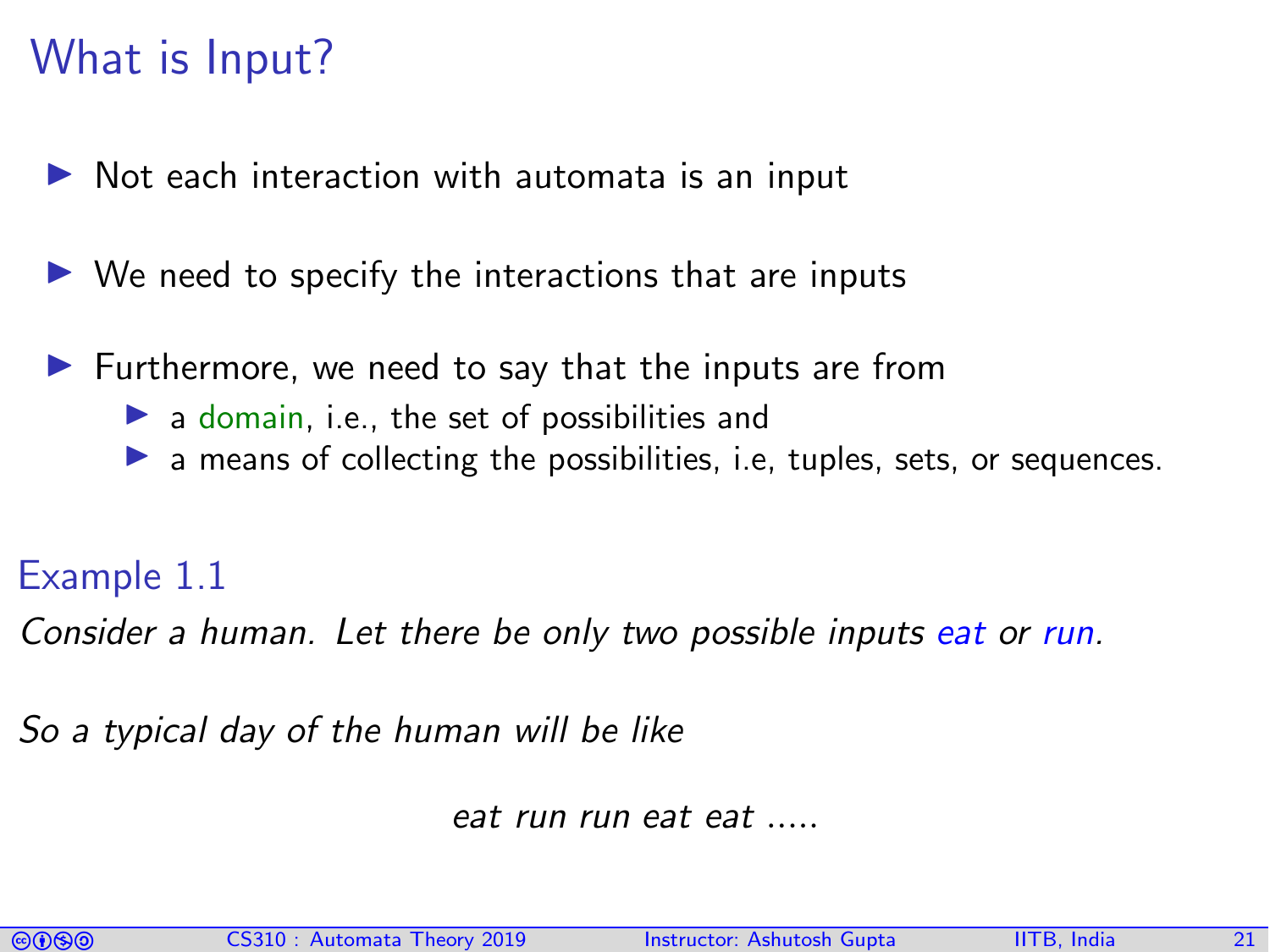#### Unbounded inputs : word

- $\blacktriangleright$  The domain is called alphabet usually denoted by  $\Sigma$  $\blacktriangleright$  e. g.,  $\Sigma = \{eat, run\}$
- $\blacktriangleright$  The elements of the alphabet are called letters.
- Inputs are sequences of letters, usually called words (or string)  $\triangleright$  e. g., word *eat run run eat eat* is element of  $\Sigma^*$

What is this superscript <sup>∗</sup> ?

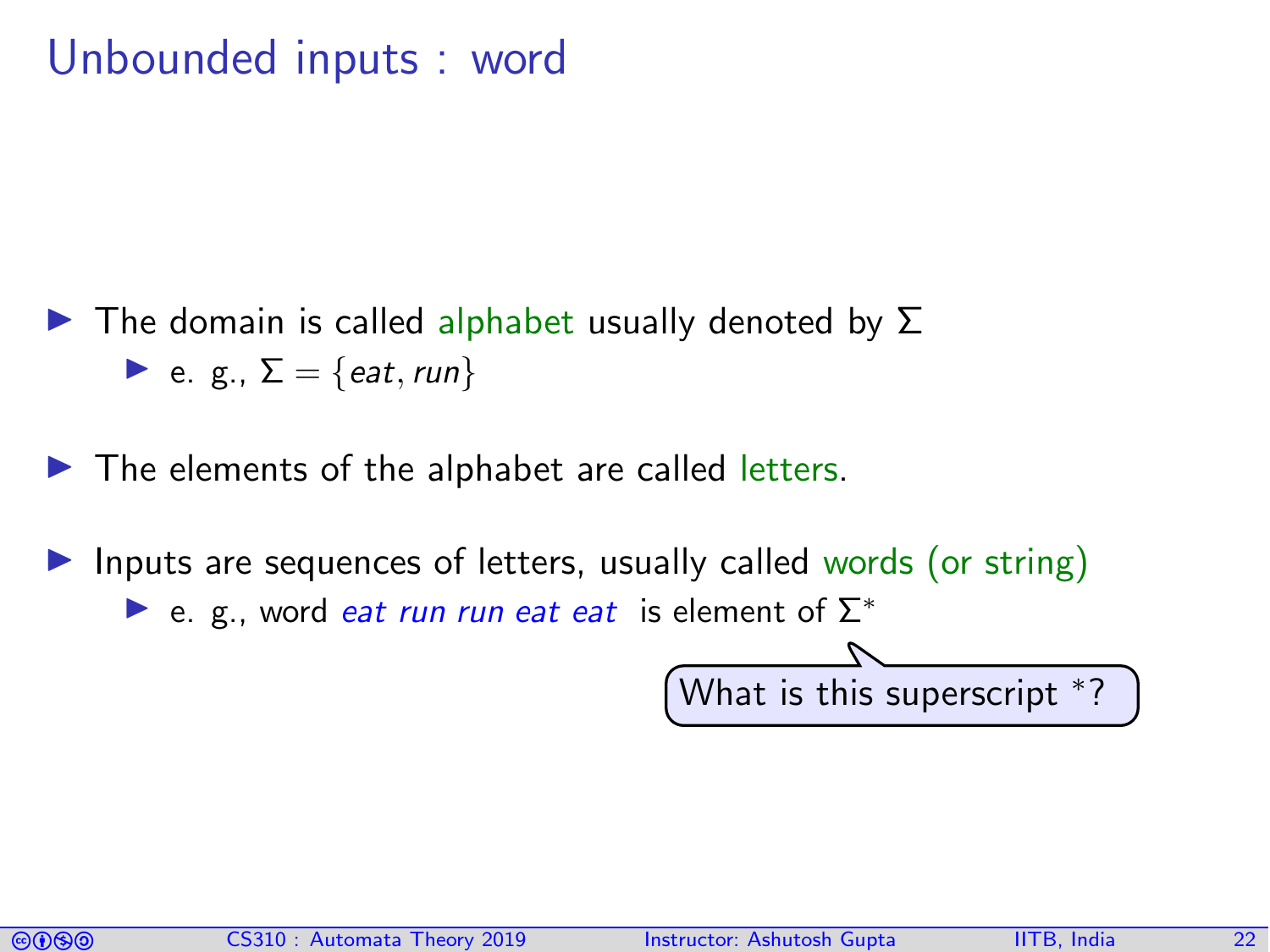#### Notation alert :  $\Sigma<sup>n</sup>$

 $\Sigma<sup>n</sup>$  is the set of strings of length *n*. Formally,

- $\blacktriangleright \Sigma^1 \triangleq \Sigma$  $\blacktriangleright$   $\Sigma^2 \triangleq \Sigma \times \Sigma$ I . . .
	- $\blacktriangleright$   $\Sigma^n \triangleq \Sigma \times \cdots \times \Sigma$  $\overline{n}$  times

Example 1.2

Let  $\Sigma = \{a, b, c\}$ .  $\blacktriangleright$   $a \in \Sigma^1$  $\blacktriangleright$  ac  $\in \Sigma^2$ 

When there is no ambiguity we drop spaces between letters in a word

$$
\blacktriangleright \ \mathop{cac} \in \Sigma^3
$$

$$
\blacktriangleright \textit{abccba} \in \Sigma^6
$$

#### Exercise 1.1

What is the natural definition of  $\Sigma^0$ ?

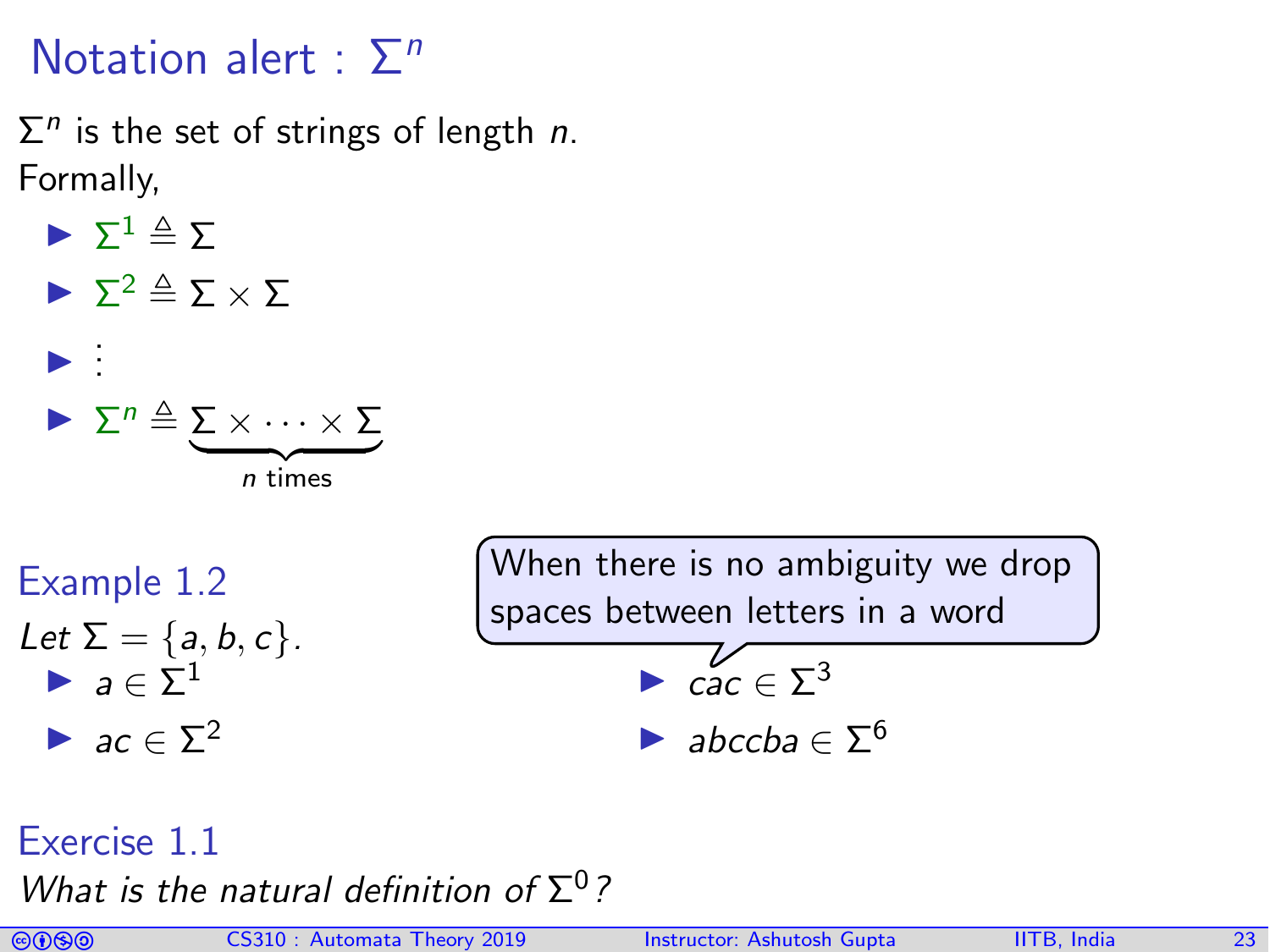#### Notation alert : empty string  $\epsilon$

 $\Sigma^0$  is set of strings of length 0.

There is only one single empty string, denoted  $\epsilon$ .

Therefore,

$$
\Sigma^0 \triangleq \{\epsilon\}.
$$

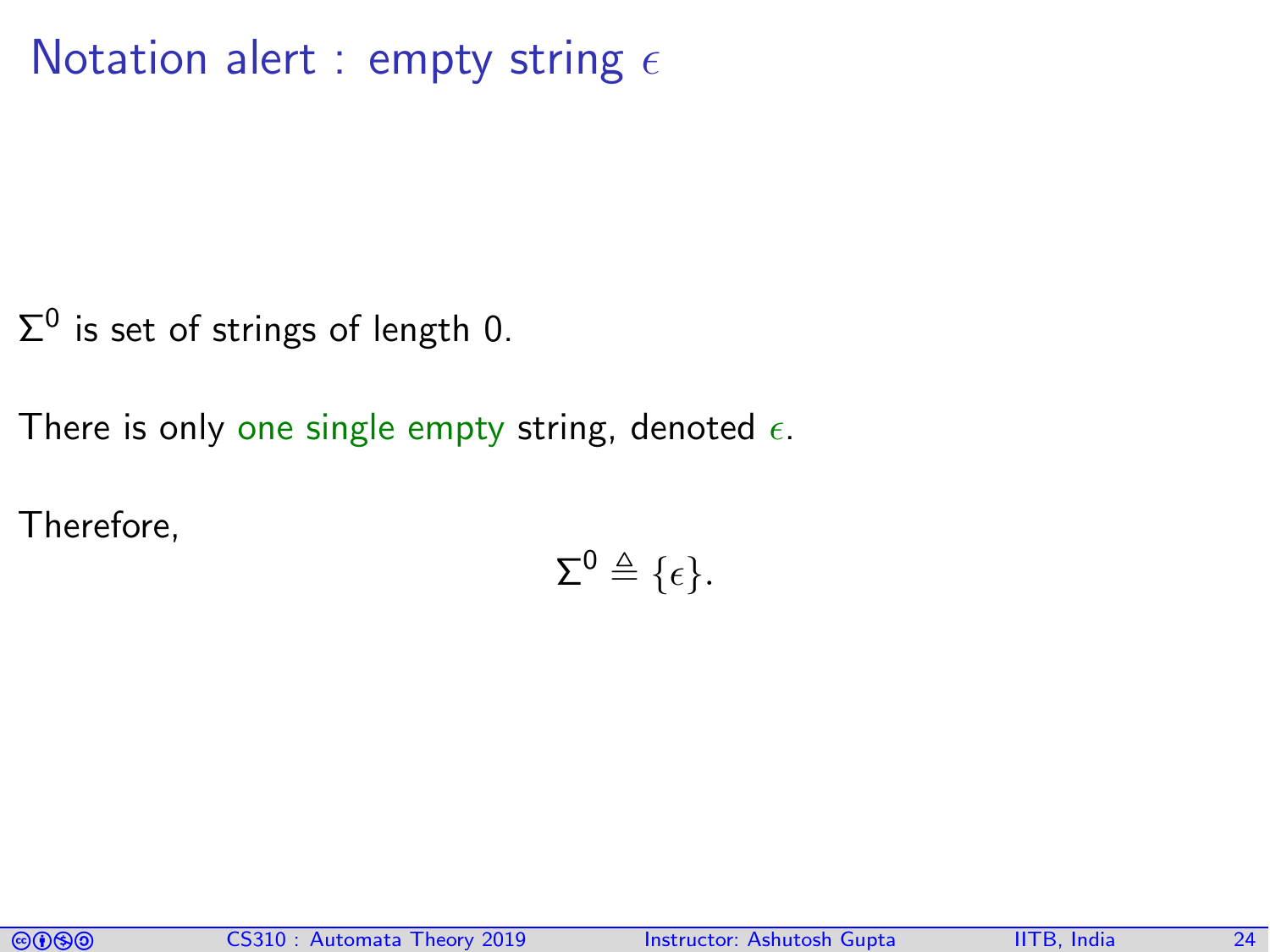# Notation alert :  $\Sigma^*$  and  $\Sigma^+$

 $\Sigma^*$  consists of all strings of finite lengths.

$$
\Sigma^* \triangleq \Sigma^0 \cup \Sigma^1 \cup \Sigma^2 \cup \ldots \qquad \qquad \Sigma^+ \triangleq \Sigma^* - \Sigma^0
$$

 $\Sigma^+$  does not have the empty string.

Example 1.3 Let  $\Sigma = \{a, b, c\}$ .

 ${ab, cac, a, \epsilon, abcabc} \subseteq \Sigma^*$ 

 $\{ab, cac, a, abcabc\} \subseteq \Sigma^+$ 

Exercise 1.2

- a. What is  $\Sigma^* \Sigma^+$ ?
- b. What is  $\Sigma^+ \Sigma^*$ ?

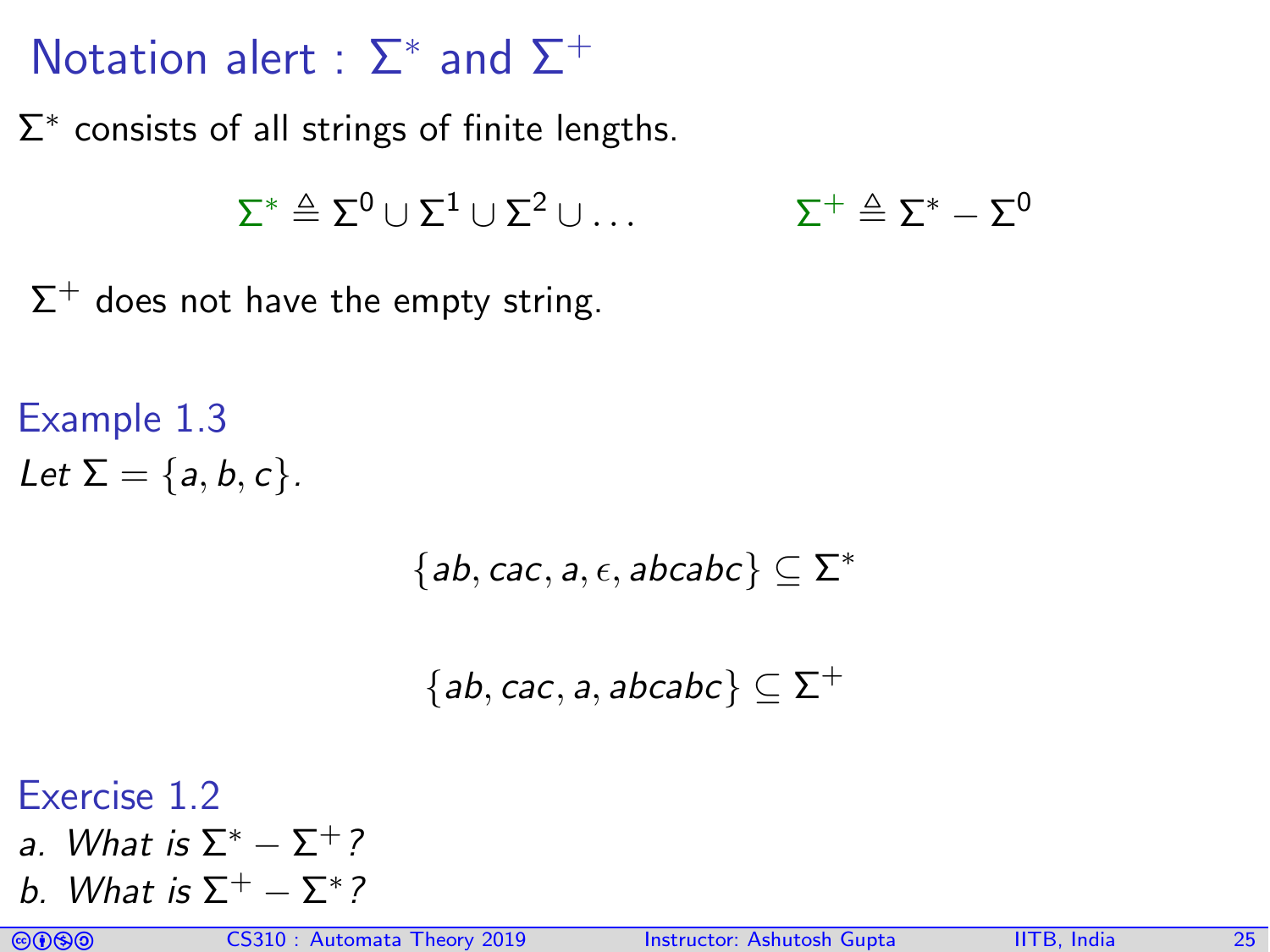# Modelling processing : states

In our modelling, we suppose automata

- $\triangleright$  process one letter in a word at a time and
- $\triangleright$  maintain some information about the input seen so far.

We refer to the maintained information as state.

We typically denote the set of all possible states of an automaton as  $Q$ .

Example 1.4 States of a human  $Q = \{thin, fit, fat\}$ 

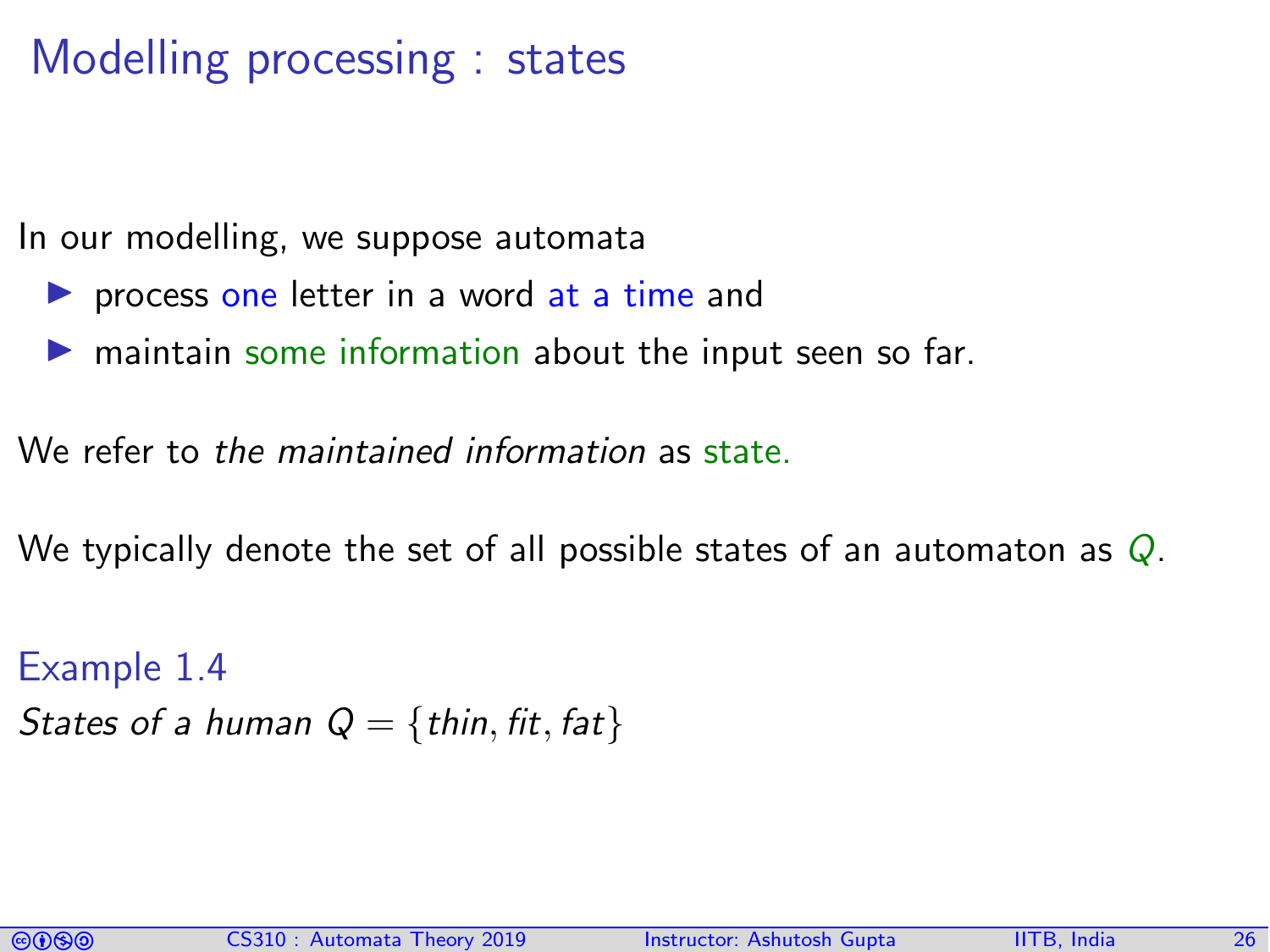# Modelling processing : transitions

As automaton reads a word, it moves from one state to the another state according to the next letter in the word.The movements are called transitions.

Naturally, we need to identify the starting/initial state.

Example 1.5 Let  $\Sigma = \{$ eat, run $\}$  and  $Q = \{$ thin, fit, fat $\}$ 



#### Consider word  $w = e$ at run run eat eat

Commentary: The graph with states is also called "transition system" or "state machines".

| <b>@@@</b> | CS310: Automata Theory 2019 | Instructor: Ashutosh Gupta | <b>IITB, India</b> |  |
|------------|-----------------------------|----------------------------|--------------------|--|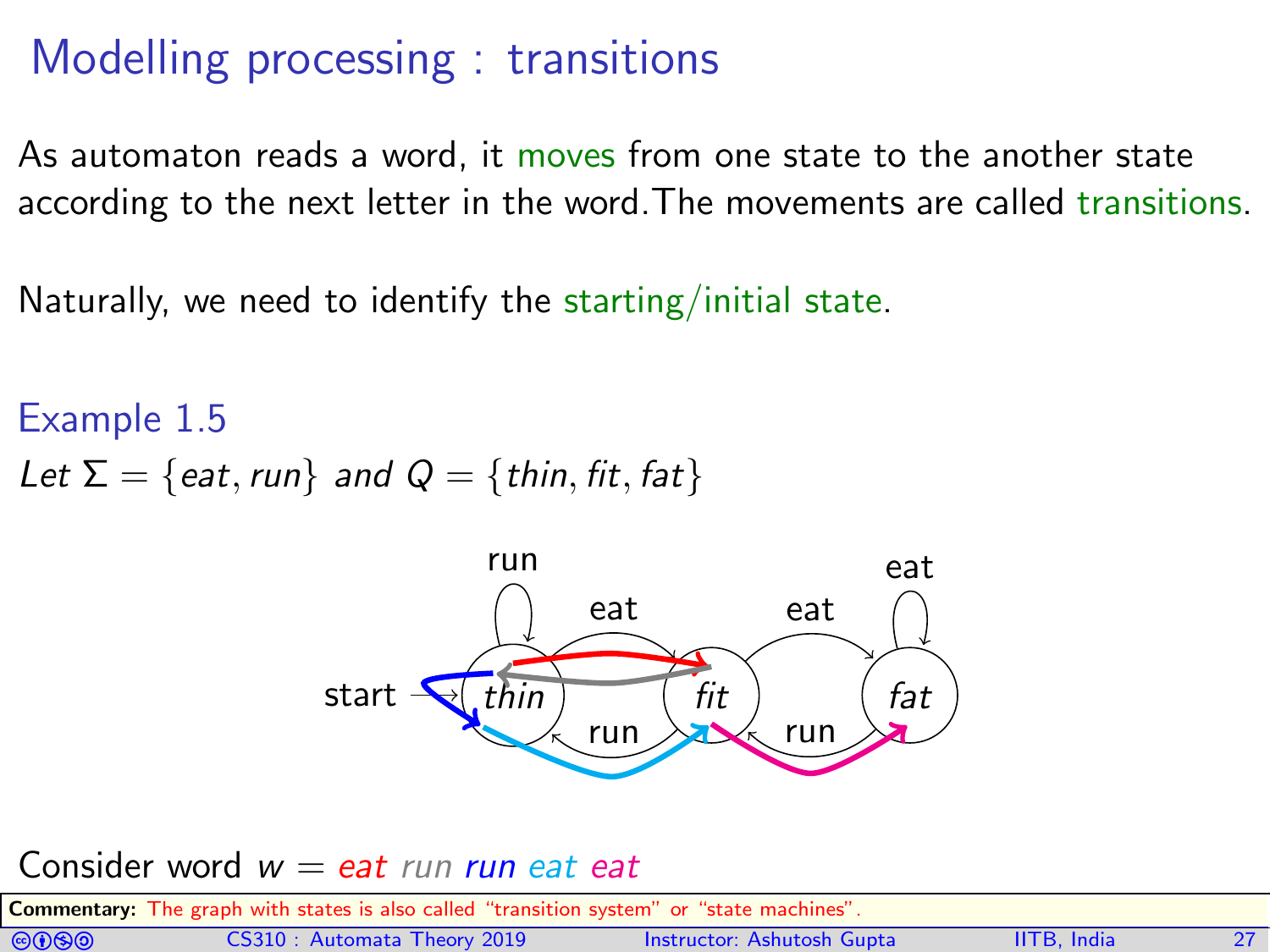## Where is the automaton?

#### Exercise 1.3



Where is the above automaton after reading the following word?

- $\blacktriangleright$  eat eat eat
- I run run run run
- $\blacktriangleright$  eat run eat run eat
- $\blacktriangleright$  eat (eat run)<sup>\*</sup>

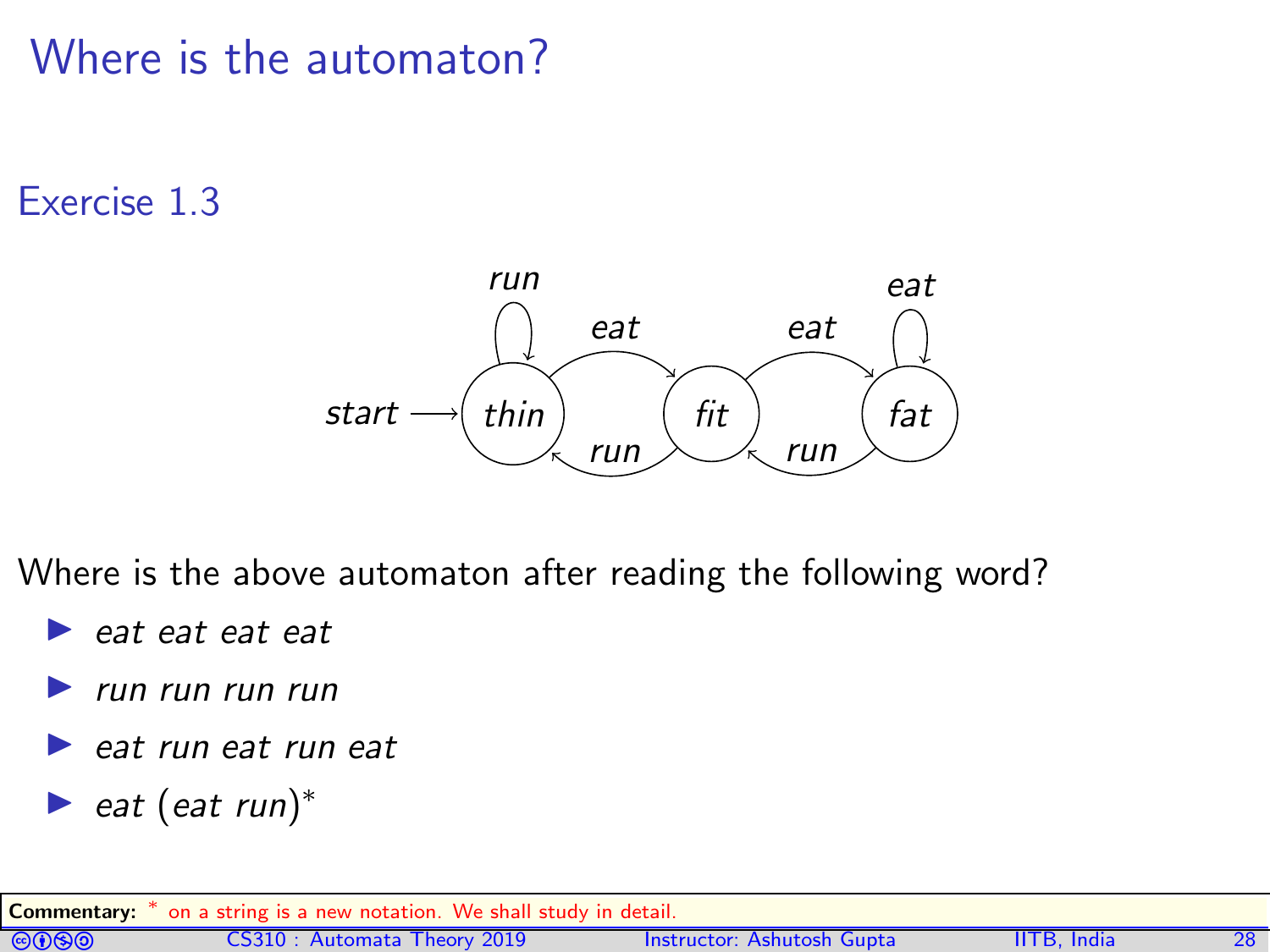# Modelling output : single bit

Theorists say, "every computing problem can be reduced to yes/no question!"

- Is fifty divided by five equals to ten?
- Is that object an apple?

Later half of the course will make it clear why?

For simpler understanding, we may assume that we are only considering automata that either accept or reject the input.

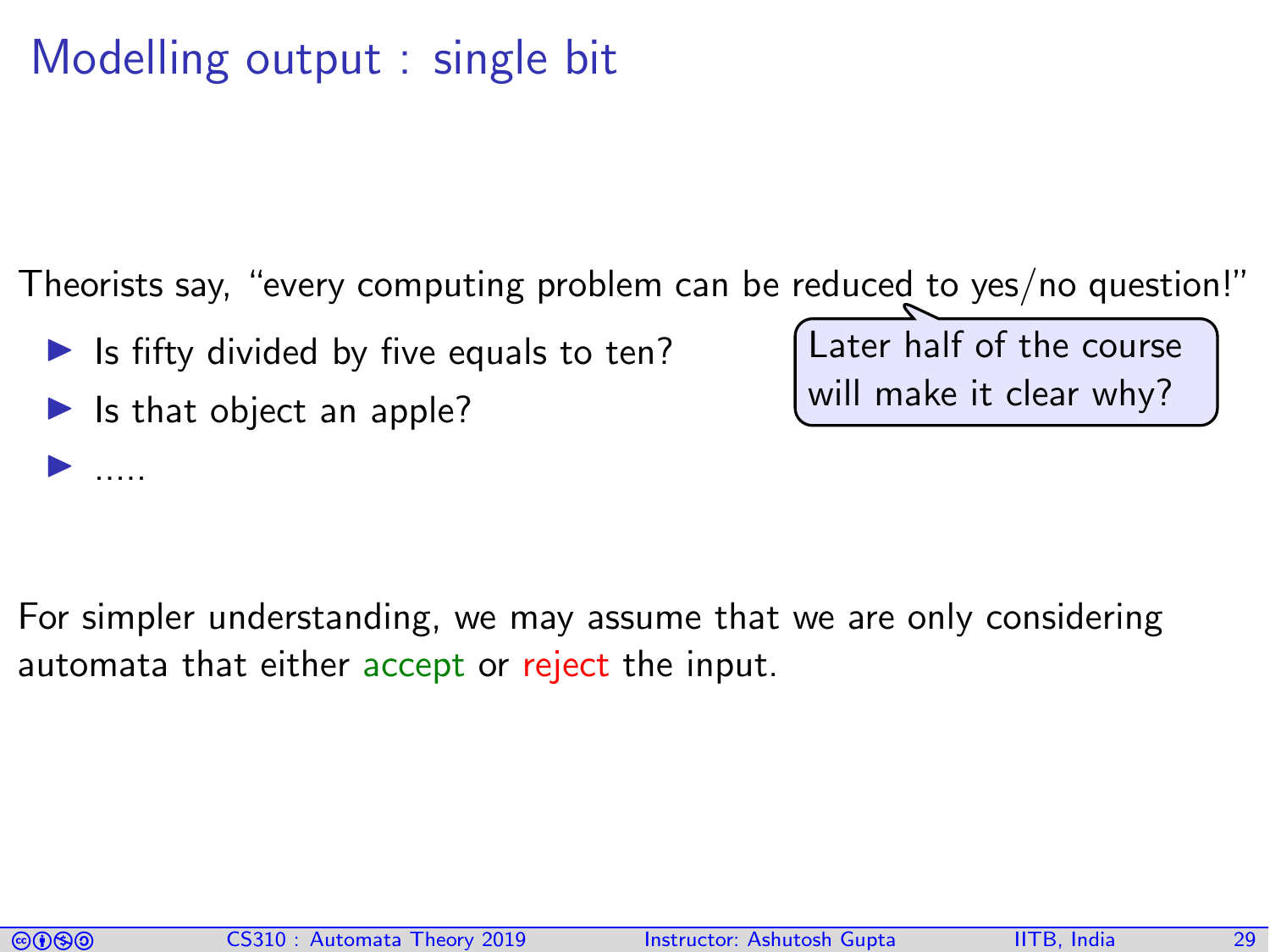# Modelling output: accepting states

In the automaton, we designate some especial states to be accepting states.

If an input word moves the automaton to an accepting state it is accepted. Otherwise, rejected.

#### Example 1.6

In the following automaton fat is the accepting state. Drawn with double circle.



Word eat eat is accepted by the automaton and word eat run is rejected.

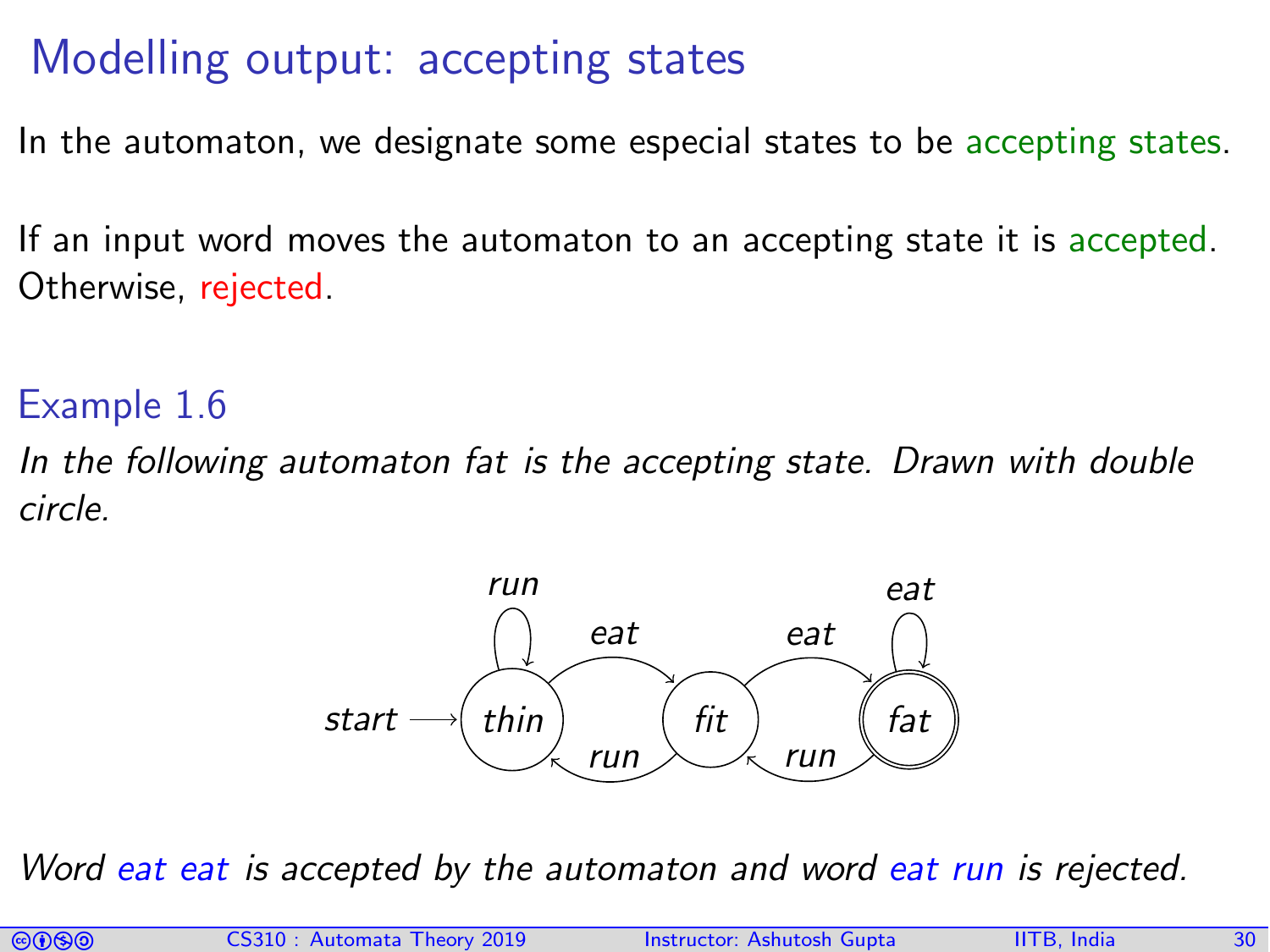Is the input accepted?

#### Exercise 1.4



Which of the following words accepted by the above automaton?

- $\blacktriangleright$  eat eat eat
- I run run run run
- eat run eat run eat
- ► eat (eat run)<sup>\*</sup> eat

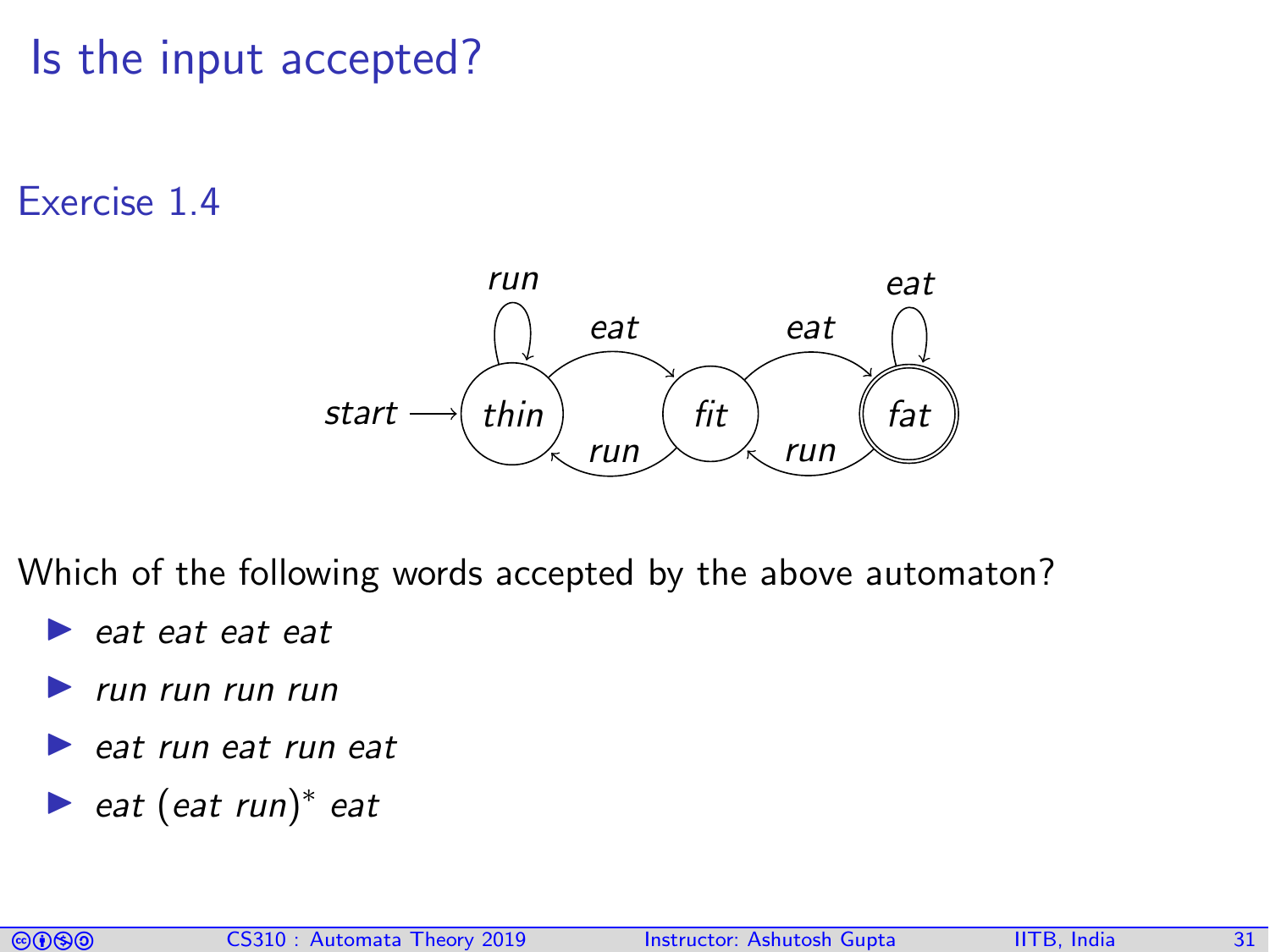Automaton

$$
\fbox{\textbf{Word}}\longrightarrow\fbox{\textbf{Automaton}}\longrightarrow\fbox{\textbf{Accept}}/\text{Reject}
$$

Looks like a very simple model!

- Can it model every kind of computing?
- Let us see a means for defining kinds of computing.

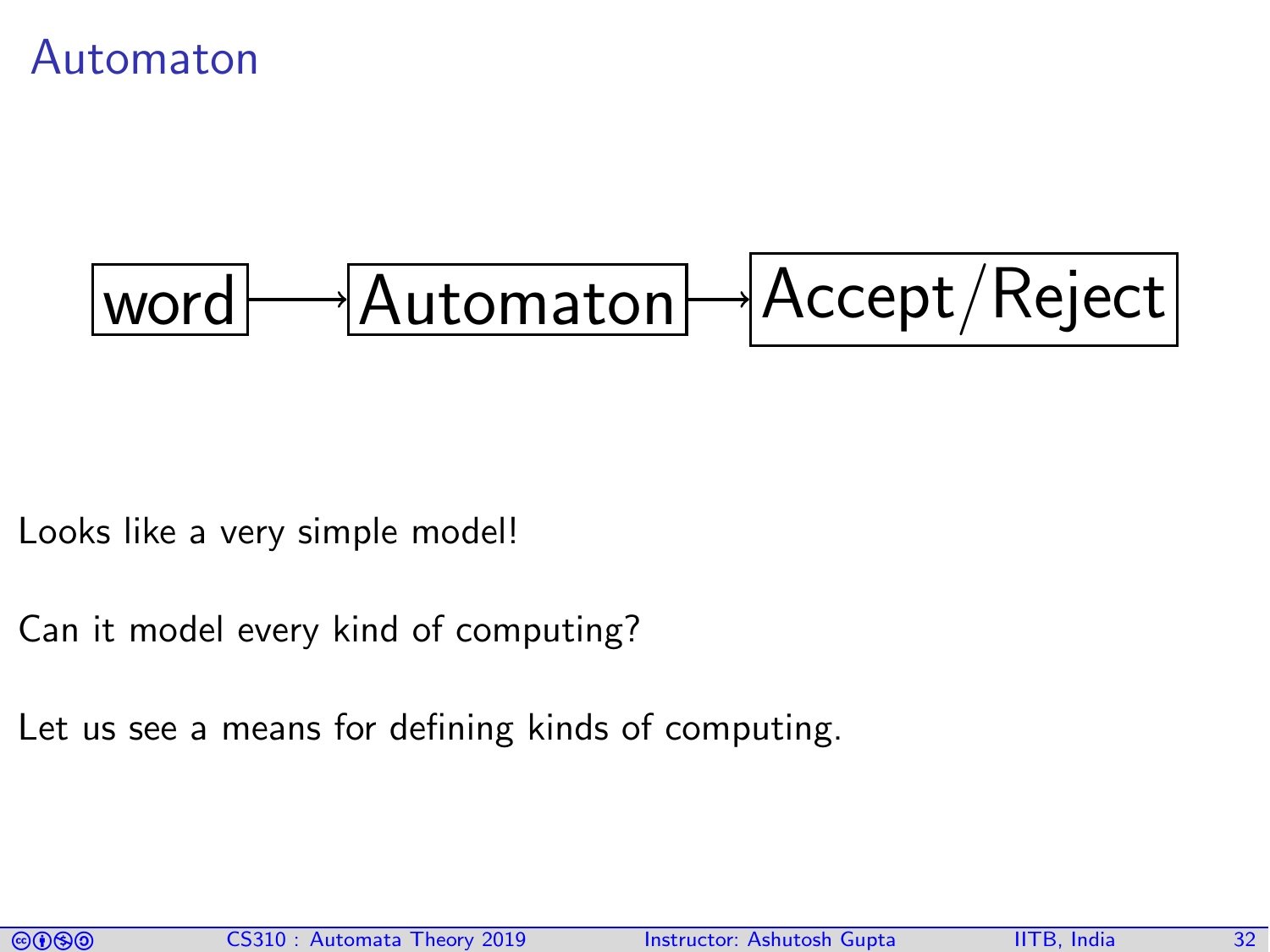#### Automaton defines a set of words

Recall, automaton accepts or rejects words.

We can collect all the words that are accepted by an automaton.

The sets form one of the fundamental ideas for modelling computing.

# Languages

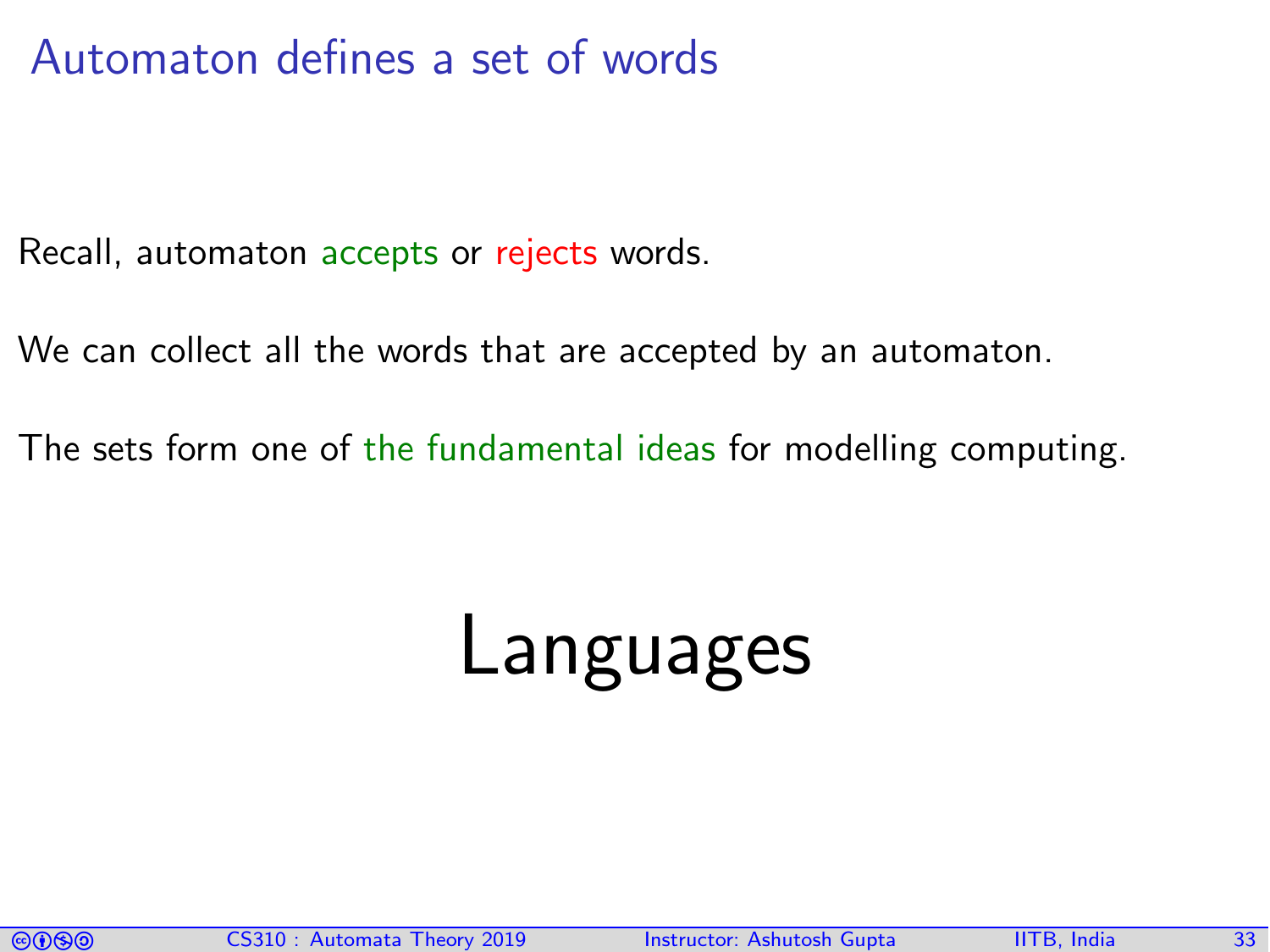#### Example: accepted words

Example 1.7



The following is the set of words that are accepted by the above automaton.

 ${$  eat eat, run eat eat, run eat eat eat, ...  $}$ 

Exercise 1.5 What is the size of the above set?

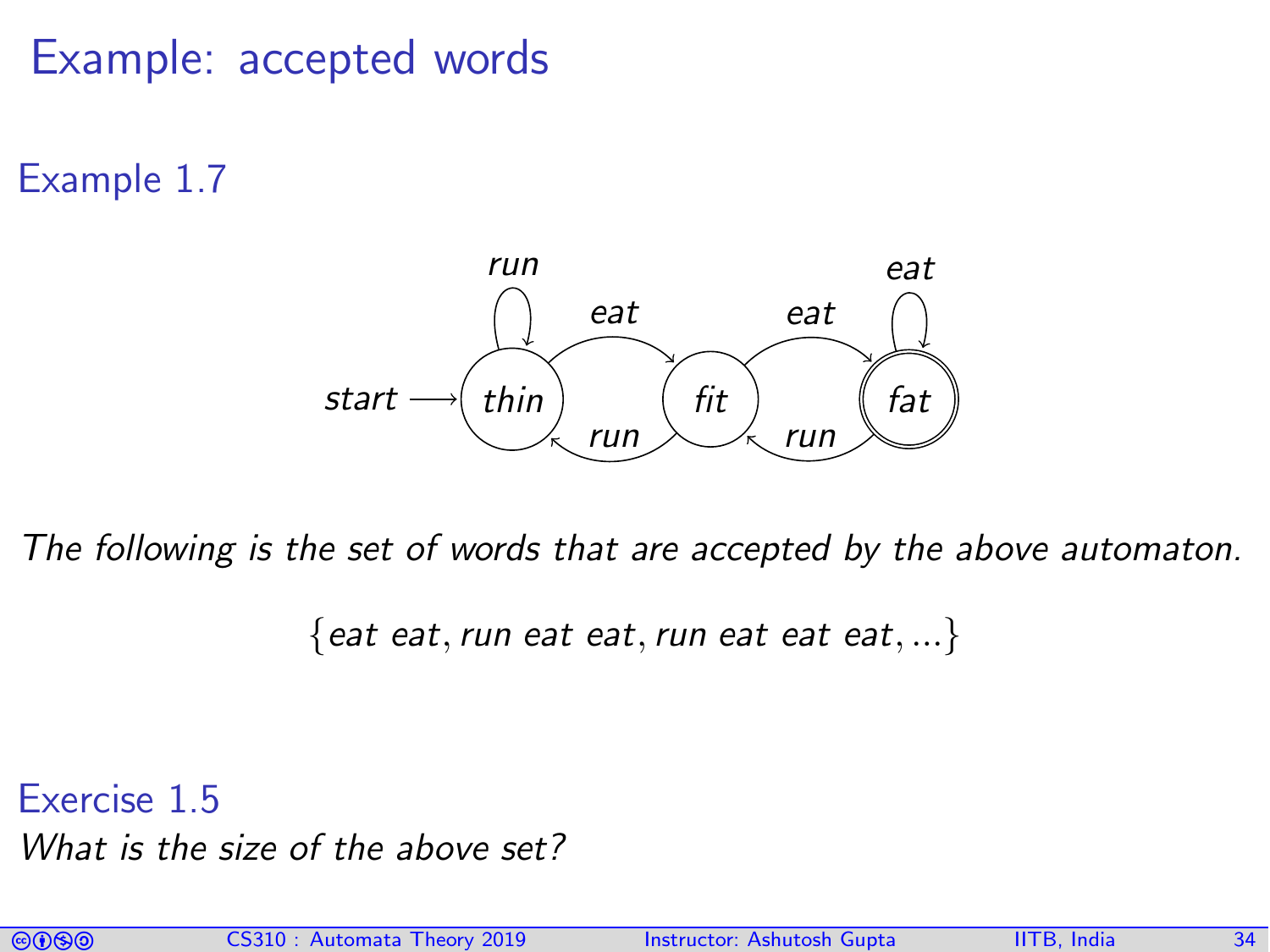# <span id="page-34-0"></span>Topic 1.3

[Languages](#page-34-0)

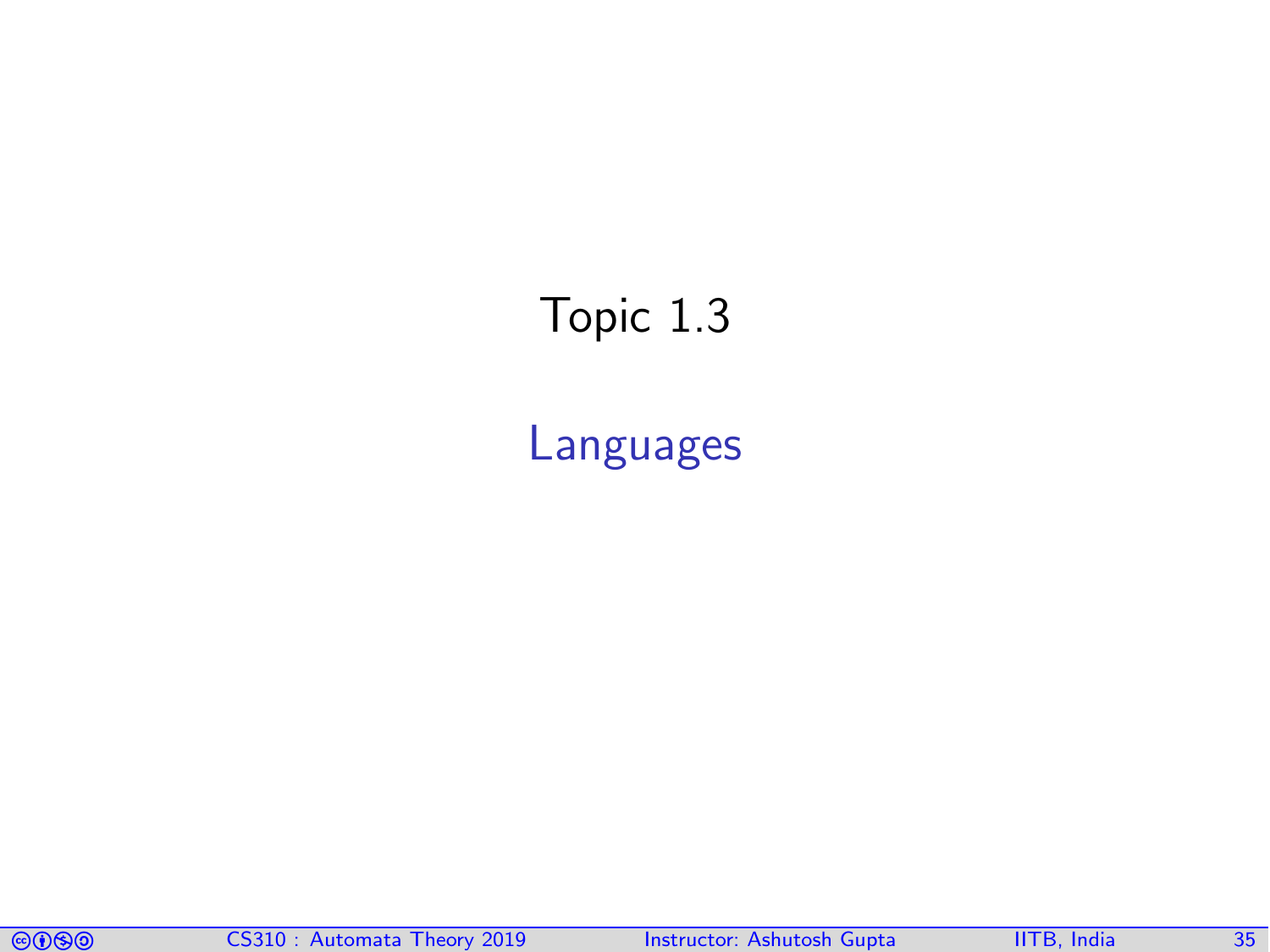#### Languages

#### Definition 1.1

Let  $\Sigma$  be a finite alphabet. A language over  $\Sigma$  is a subset of  $\Sigma^*$ .

A language is acceptable orderings of symbols, which corresponds to the idea of natural or programming languages.

#### Example 1.8

- Let  $\Sigma = \{0, 1\}$ .
	- Words that end with 1.

 $\{1, 01, 11, 0101, \ldots\}$ 

Words consisting of n 0's followed by n 1's for some  $n > 0$ .

$$
L_{eq}=\{\epsilon,01,0011,....\}
$$

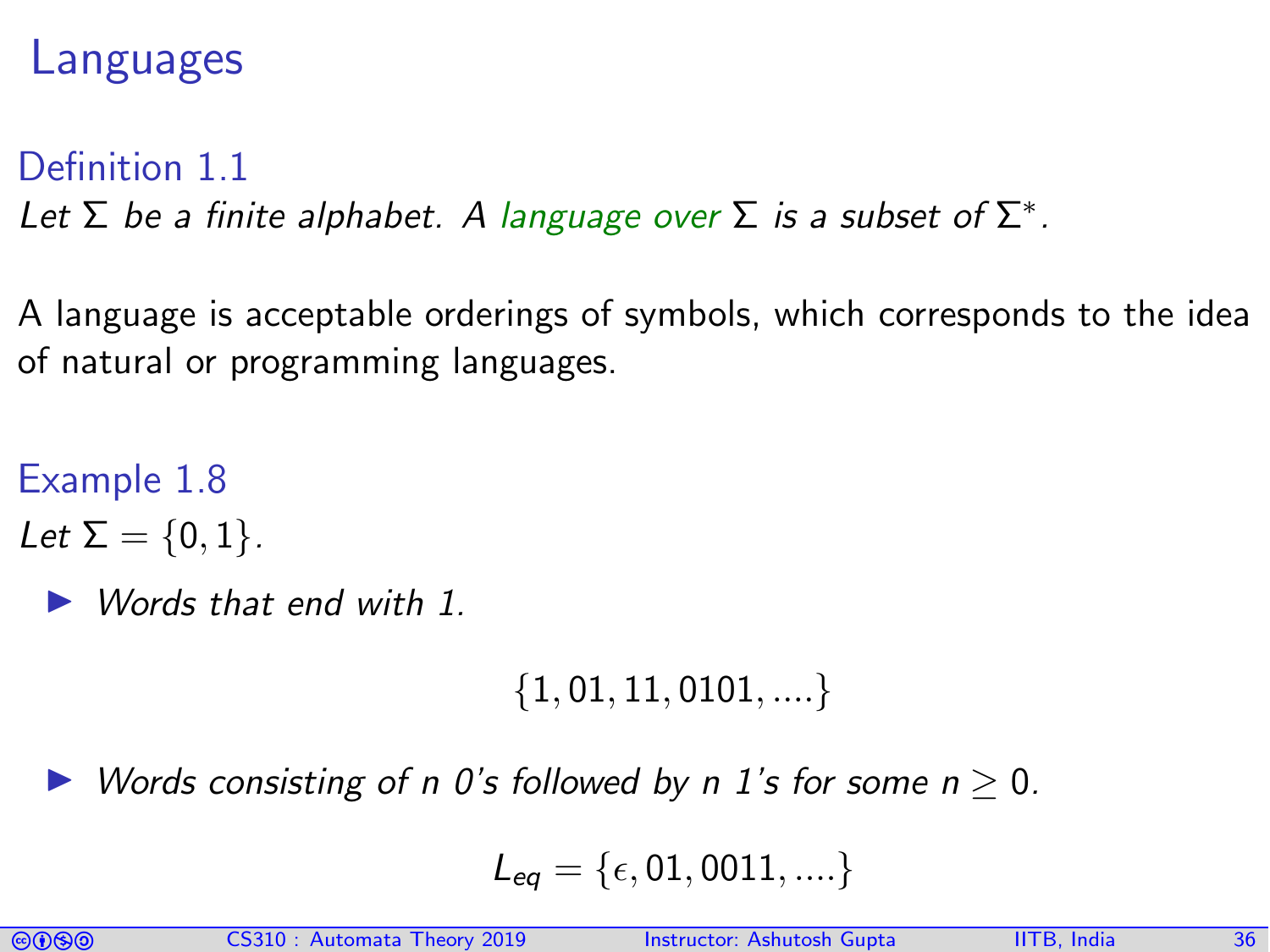# Example languages

#### Example 1.9

- Let  $\Sigma = \{0, 1\}$ .
	- $\triangleright$  The set of binary strings whose value is a prime number

$$
L_{\textit{prime}} = \{10, 11, 101, 111, ....\}
$$

#### Exercise 1.6

- $\triangleright$  Give a language that has finite elements?
- $\triangleright$  Give a language that is sub-language of all languages?
- Give a language that is supper-language of all languages?

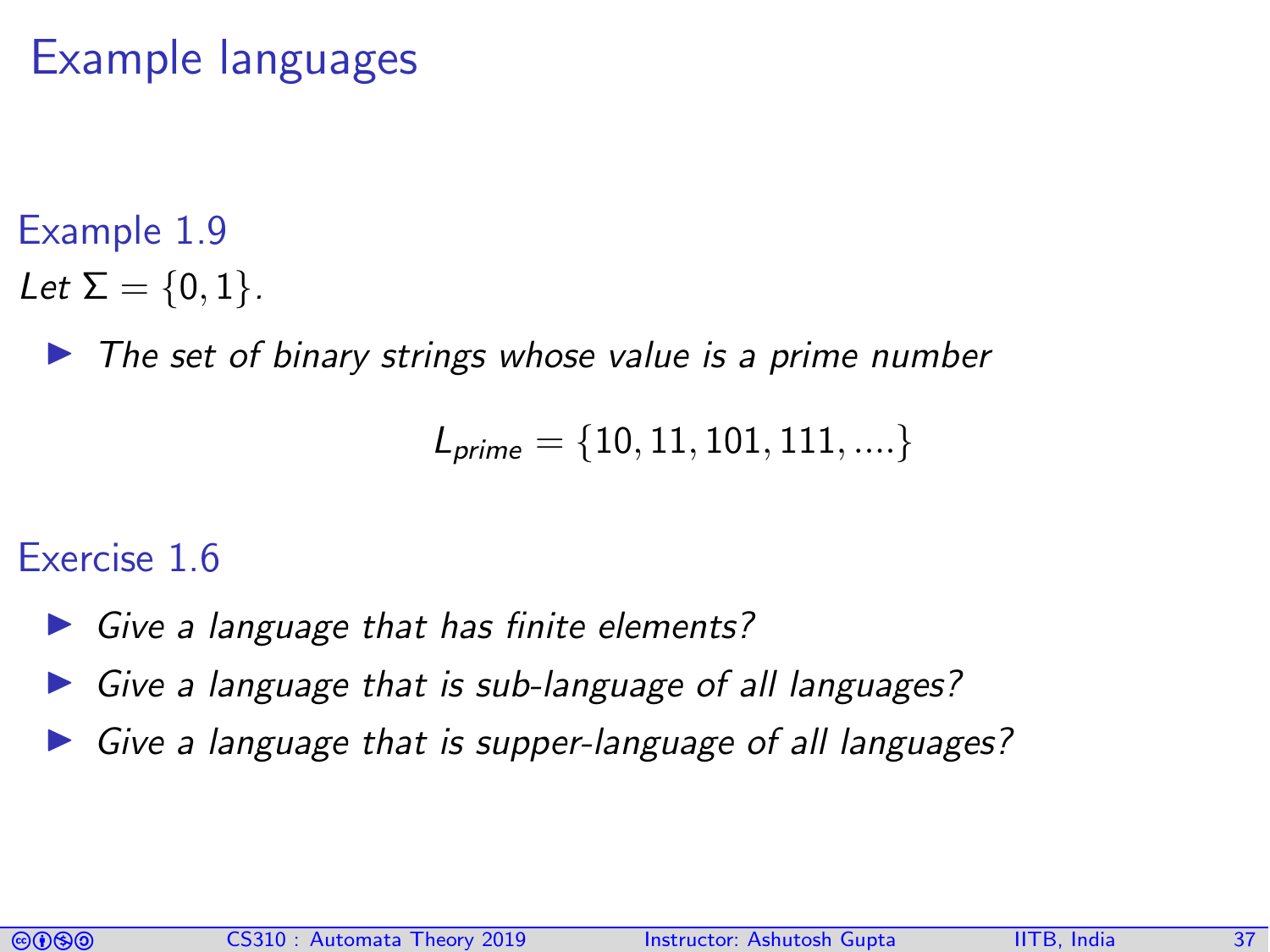# Defining languages using set notation

We will mostly use set notation to communicate the languages under consideration.

Example 1.10

$$
L_{eq}=\{0^n1^n|n\geq 0\}
$$

$$
L_{\text{prime}} = \{ w | w \text{ is binary encoding of a prime number} \}
$$

Exercise 1.7

Write the following languages in set notation.

- $\triangleright$  0s followed by more 1s.
- $\blacktriangleright$  repeating 01s
- $\blacktriangleright$  1s followed by three 0s

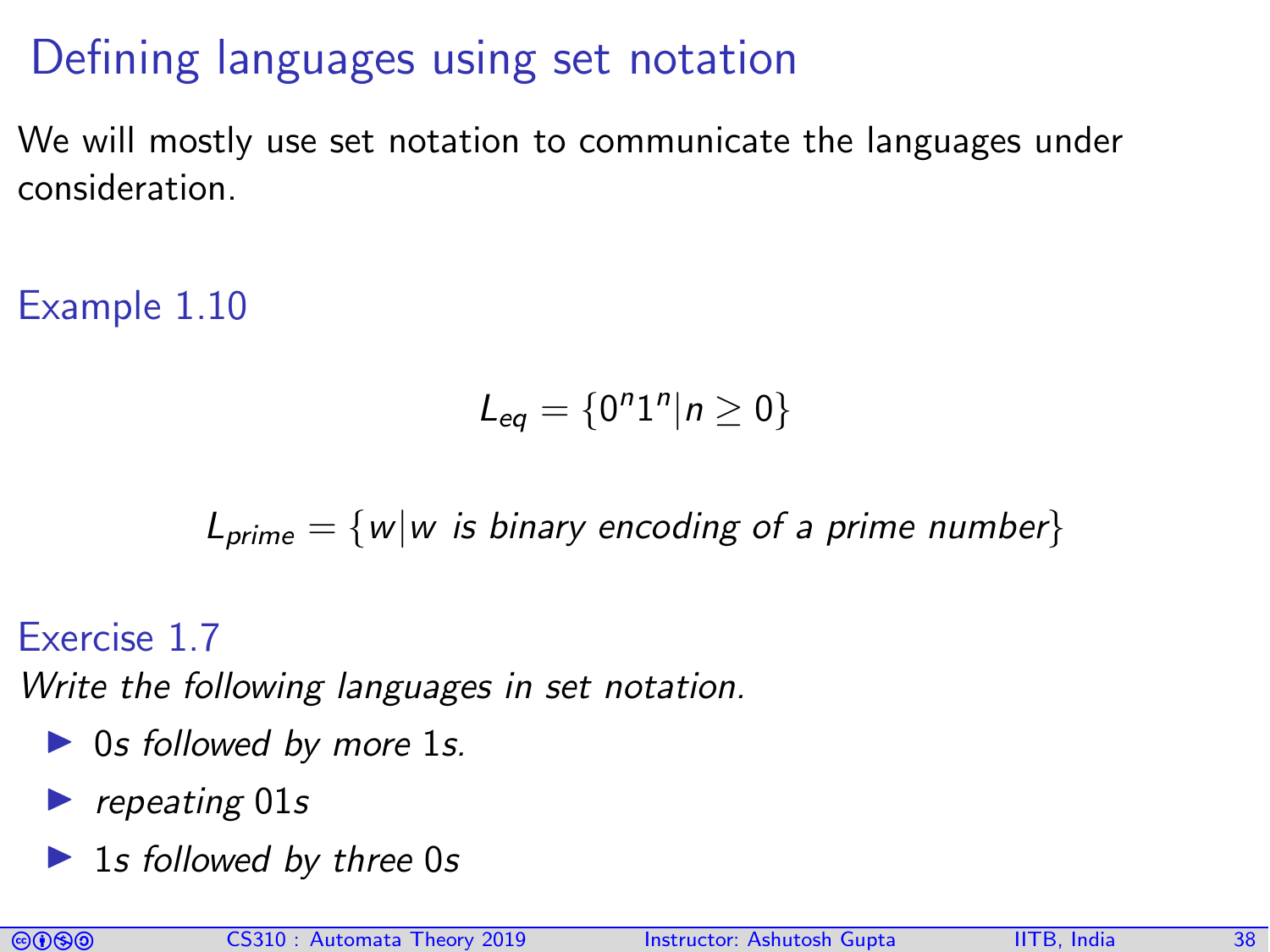#### Languages as problems

Any computing "problem" can be viewed as a language membership question.

Example 1.11

Consider problem "Is n prime for some given n?".

Let binary(n) be the binary encoding of n, e. g., binary(12) = 1100.

Language theoretic formulation of the problem.

binary(n)  $\in$  L<sub>prime</sub>?

Exercise 1.8 Can there be an automaton that only accepts words from  $L_{prime}$ ?

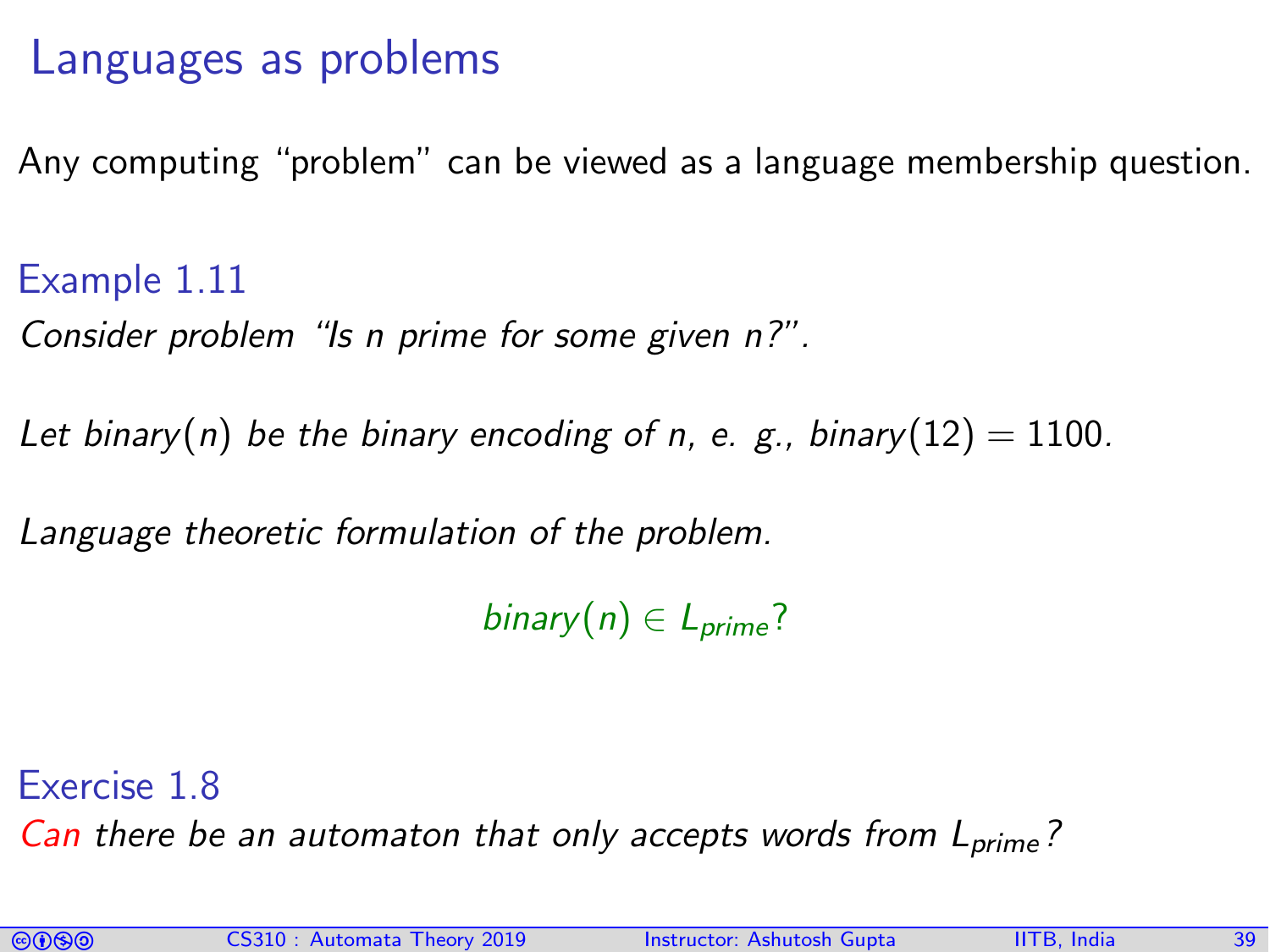

# Languages view of problems provide

# a clean and handy

# way of studying complexity of problems.

#### Exercise 1.9

Can there be a small automaton that only accepts words from  $L_{\text{prime}}$ ?

Commentary: If you do not follow the above point, please do not worry for now! As we will goes through the course, it will become more and more clear.



CS310 : Automata Theory 2019 Instructor: [Ashutosh Gupta](http://www.cse.iitb.ac.in/~akg/) IITB, India 40